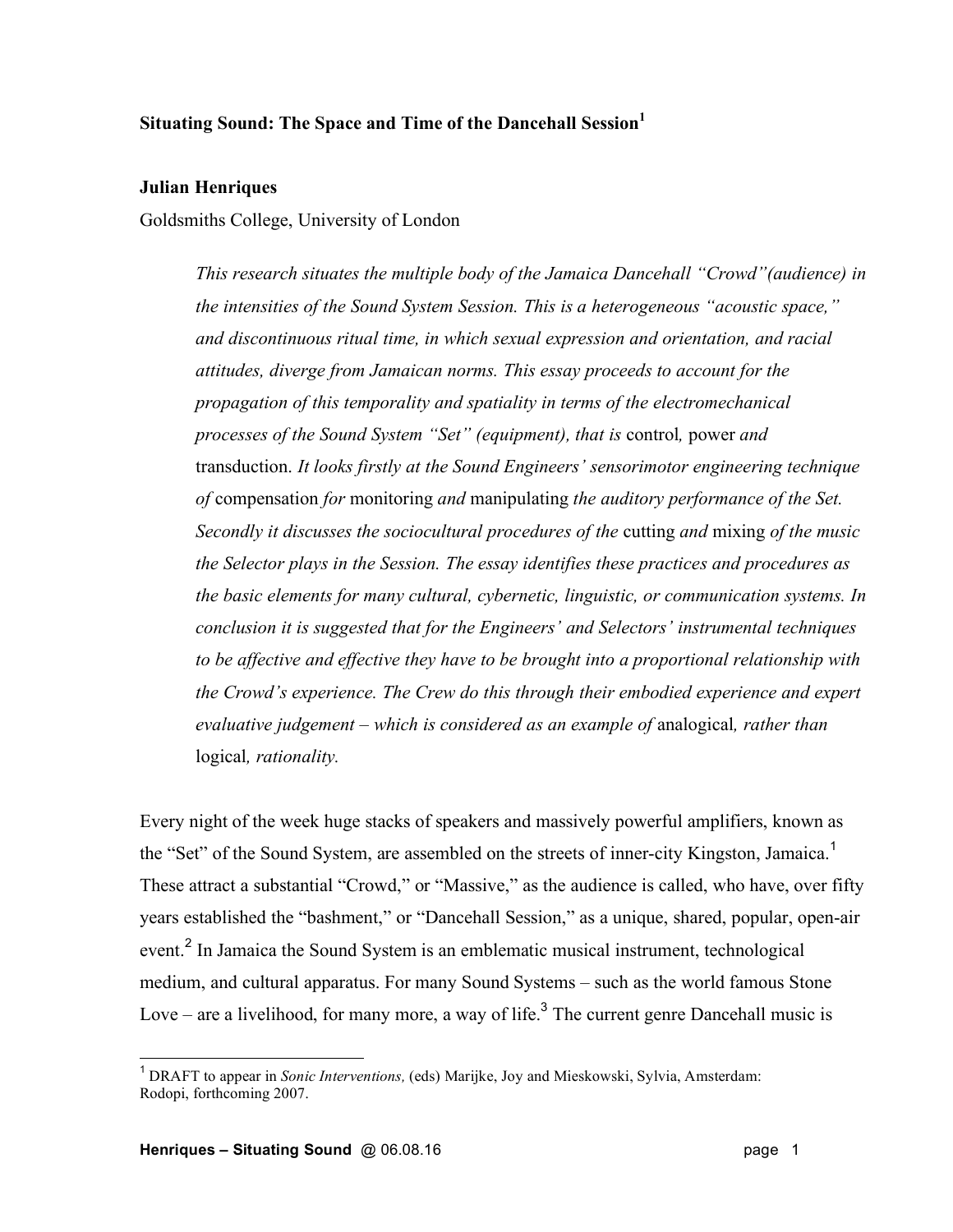currently achieving international recognition, with Sean Paul, for example. Also the culture and technology of the Sound System has had a huge impact internationally on Hip Hop, Rap, Jungle, Drum & Bass, Garage, and currently in the UK, Grime. Sounds Systems have also been a powerful influence on DJ performance techniques, recording studio practices, and the pleasures of listening in Raves, Clubs and Carnival.<sup>4</sup>

The auditory sense has particular value and importance across Jamaican society, especially in the downtown ghetto areas of Kingston where Dancehall music originates. Here, the open windows and corrugated zinc walls make sonic privacy impossible. The tropical heat downtown pushes people out onto the streets. This makes for a rich cacophony: children playing, car horns, motor bikes, radio, television, church services, sound systems, cocks crowing, not to mention the occasional gun shot. This distinctive shared open-air sonic "livity" (form of life) also forms is part of Jamaica's rich African musical heritage.<sup>5</sup> The fecundity of traditional rhythms, like Kumina for example (see Ryman 1984), continues as a source for current Dancehall hits.

# **The Phenomenon of the Crowd in a Dancehall Session**

Within the urban geography of Kingtston's Dancehall scene (see Stanely-Niaah, 2004a, 2004b), the Dancehall Session is situated as a living, embodied place, a habitat, or even a *habitus,* to use Bourdieu's (1992) term.<sup>6</sup> Within this the Crowd is immersed in an intensive auditory field, described as "sonic dominance" (Henriques, 2003). This is generated by the massively powerful amplifiers in the "bowl" of sound between the stacks of speakers (see Figure 1), as described below. Approaching the upper limits of the auditory sensory threshold, sonic dominance is experienced as a subjective and deeply felt all-embracing sensory environment. The Crowd's *sensorimotor* experience of the Session in this way draws attention to its bodily, haptic, visceral and material experience of the medium of sound. This might be contrasted, for example, with privatised or individual listening, at more moderate levels, such as with a MP3 player, where the sound is, as it were, placed in the person, rather than the person in the sound. In the Session the sound touches the entire sensory surface of each of the listening bodies of the Crowd. But rather than accentuate the auditory sense alone, sonic dominance tends to merge sensory stimulation in a haptic multi-sensory flux. Intense auditory stimulation circulates, resonates and amplifies a sensory "ecology" of perception, to use Gibson's concept (Gibson, 1979, see Gallagher, 2005).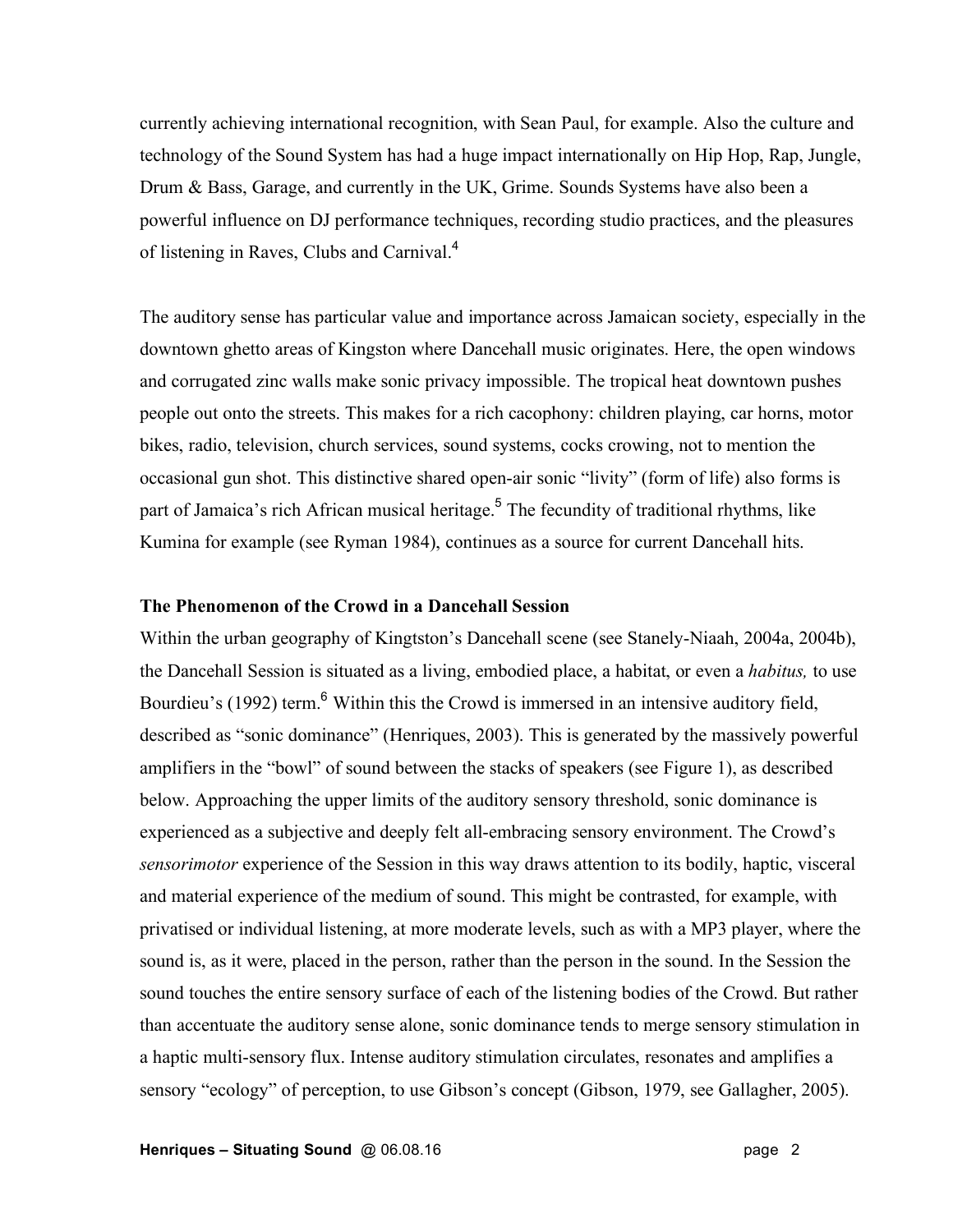------------------------------------------------------------------------------------------------------------------

about here:

**Figure 1 Erecting the Merritone Sound System speaker stacks, Skateland, Kingston, July 2002.**

-------------------------------------------------------------------------------------------------------------------

The multi-sensory character of the Dancehall scene is evidenced by the value it places on style, fashion, attitude and dance moves, in addition to the music. All this is often literally enlarged in the Session, with live video cameras projecting images of members of the Crowd onto screens between the speaker stacks. The visual sense, the senses of touch, taste and temperature, and the kinetic sense of dance, share a combined intensity in the Dancehall Session that escapes ever being fully described, recorded, or reproduced. In the Sesseion, the Crowd experiences a unique specific 'thisness,'<sup>7</sup> that has to experienced as such - by 'being there.' As Merleau-Ponty (1962) put it: "The body is our medium for having a world." The Crowd is pleasurably compelled to allow the aural to monopolise their attention. Csordas describes this *somatic mode of attention* as "culturally elaborated ways of attending to and with one's own body in surroundings that include the embodied presence of others" (Csordas, 2002, p. 244).

--------------------------------------------------------------------------------------------------------------

about here:

**Figure 2: Screen, dancers, camera (bottom right) at Chuchu Benz August Town Session, June 2004**

--------------------------------------------------------------------------------------------------------------

There is also a particular relational or inter-subjective quality to the intensities when one is listening in this manner. This has been described with reference to the interlocutors of patient and analyst, by Roland Barthes. This kind of listening is

Not what is said or emitted, but who speaks, who emits such listening is supposed to develop in an inter-subjective space where 'I am listening' also means 'listen to me'… The injunction to listen is the total interpellation of one subject by another: it places above everything else the quasi-physical contact of these subjects (by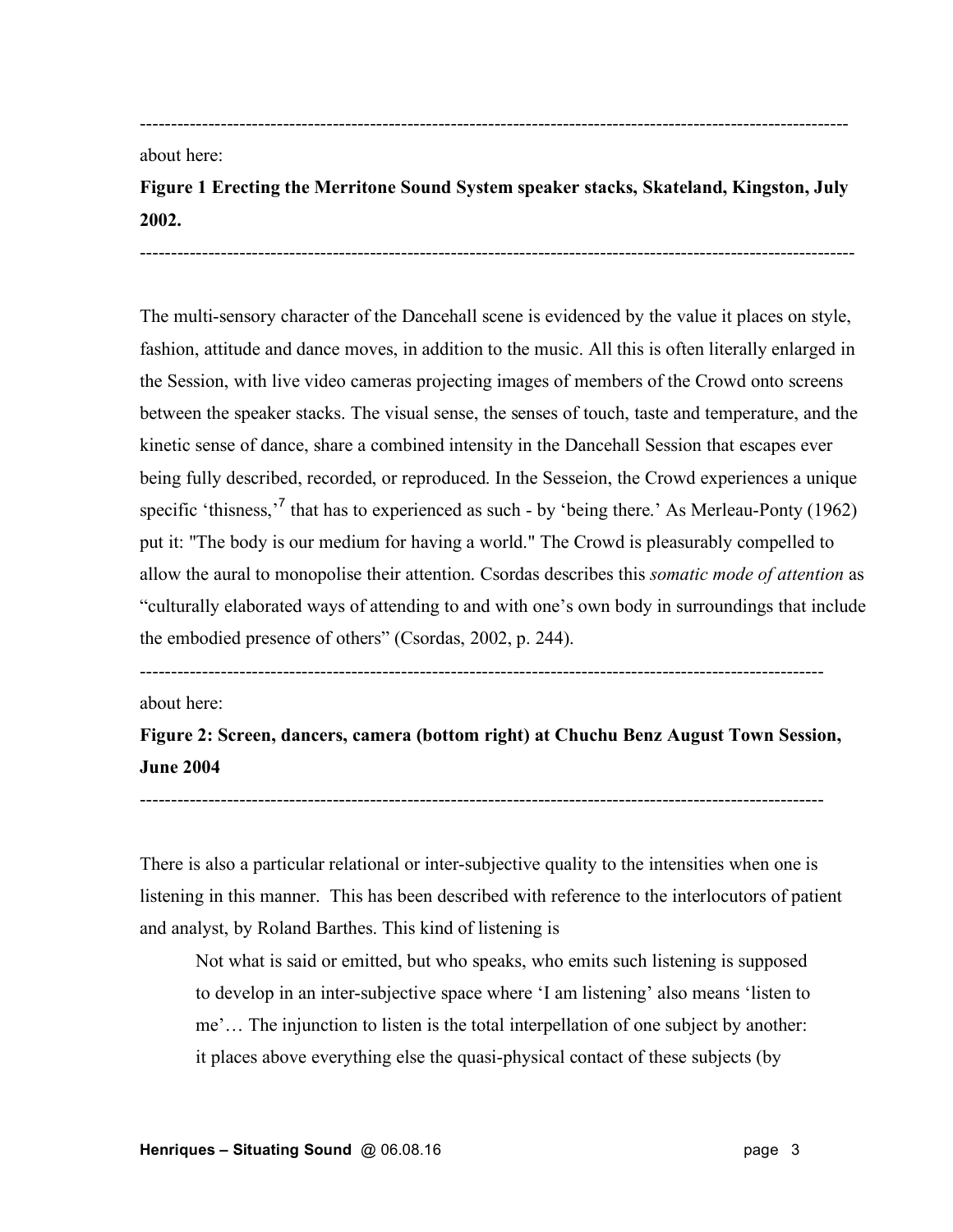voice and ear): it creates transference: *'listen to me'* means *touch me, know that I exist* (emphasis in original Barthes [1976] 1985 pp. 245 - 251).

In the Session, of course it is the sound itself that is listened to - the "speaker" being the Set's loudspeaker. Such a state of listening can also be compared to what the psychoanalyst Didier Anzieu describes as the "sonic envelope" experienced by the unborn baby in the womb (Anzieu 1989). But for the Crowd this is a shared experience - as a multiple whole, assembly, $8$  or a collective social body, in which many are one, and one is many (see Canetti, 1960). What the Crowd may share with the foetus is a feeling of comforting warmth and security in a nurturing female space, as well as pleasure. The late Louise Fraser Bennett, co-founder of the Sound System Association of Jamaica, expressed this idea of the Crowd as a multiple whole, most eloquently. She described the Sound System's crucial role as:

…bringing together a set of people who shares the same habit and have the same way of life, the same movements, the same beliefs, the same heritage from that time to this... It brings a oneness, it brings together a people in one surrounding…it generates a vibes that brings one generation to the other generation, breaking down social barriers. There is nothing in this world that can contest that level of the Sound System that brings so much components together...<sup>9</sup>

This intensive multi-sensory, multi-subjective relationship the Crowd has with the event of the Session – through sound - helps to generate a particular kind of spatiality which is uneven, heterogeneous and contradictory. It is also full of feelings. This is evident, for example, in the confidence that the Dancehall Crowd has to assert its own rules and norms, as in a carnival parade, against those prevailing at other times and places. Dancehall culture positively asserts its own particular African inspired frame of reference to the female body and sexual display, against the specifically European conventions of modesty and propriety upheld in Jamaican middle class media, for example. This has an intensity that may urge one to apply a Marxist vocabulary, to describe the Crowd as being, a Crowd *for* itself, rather than merely *in* itself.

--------------------------------------------------------------------------------------------------------------

about here:

**Figure 3: Dancehall Queen Stacey at Chuchu Benz August Town Session, June 2004**

--------------------------------------------------------------------------------------------------------------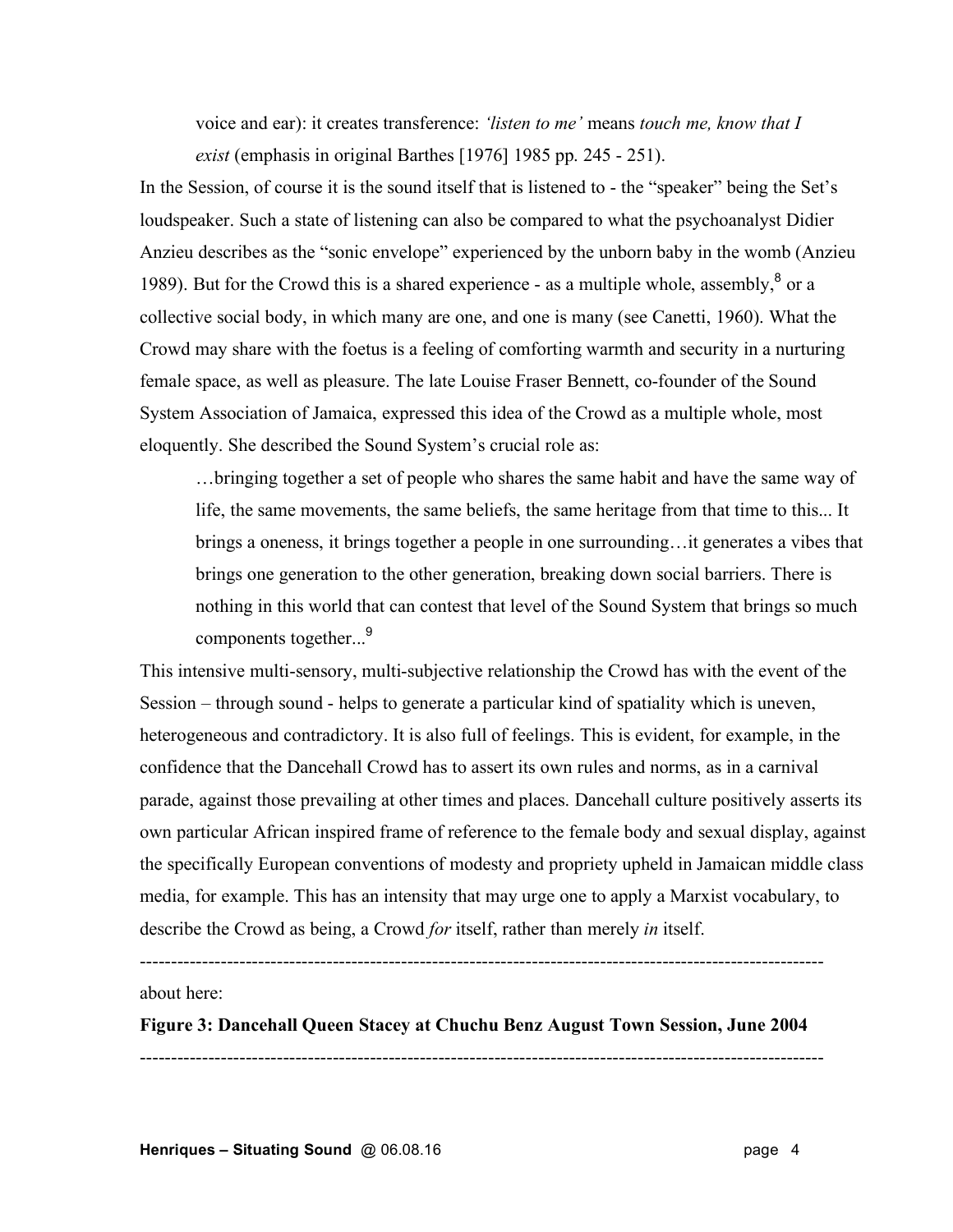For the Crowd the special kind of place and spatiality of the Session is one in which the norms of sexuality and sexual orientation can be inverted, in a manner consistent with Bakhtin's (1984) concept of the *carnivalesque*. Over recent years Dancehall artists such as Beenie Man and Sizzla have met press criticism and protest over their anti-gay lyrics, to the extent that their 2004 tour to The USA and UK was cancelled.<sup>10</sup> The fact that this homophobia is part of the conservative and biblical inspired conventions of Jamaican society, does not, of course, offer any justification for such lyrical content.<sup>11</sup> What is particularly interesting then, is how within the event of the Session itself, such homophobic attitudes are in fact suspended. At any other place or time such "batty man" behaviour would endanger the person's life. In fact, such male sexual display, elsewhere considered 'effeminate,' is quite central to the event of the Session, and Dancehall style itself. Examples of this include elaborate plated hairstyles, large fake diamond ear-studs, and the body-tight fitting trousers and T-shirts favoured by dancers such as the late Boggle. The dancers I filmed at a Firelinks *Hot Mondays* Session in 2004 repeated a stereotypically camp 'limp-wrist' gesture. Further at another Session I witnessed such 'effeminate' males taking part, completely whole-heartedly, in the chanting of the same 'gay-bashing' (homophobic) lyrics.<sup>12</sup>

The spatiality of the Dancehall Session is also a place where normal Jamaican racial attitudes and prejudices can be suspended. These commonly include not only chauvinism against islanders from the rest of the Caribbean, but also Afro-centric anti-white ideologies and religious beliefs such as Rastafarianism. Yet the Dancehall Session often appears, remarkably, to embrace racial diversity. This is indicated, for example, by that fact that the 2002 Dancehall Queen was the Japanese Junko 'Bashment' Kudo,<sup>13</sup> and the winner of the 2005 World Cup Clash was the German Sound System Sentinel.<sup>14</sup> Both these highly competitive positions were awarded by popular vote from the Dancehall floors, in Montego Bay and Brooklyn, respectively, by almost entirely Jamaican Crowds.

So how can these inversions and reversals of prevailing norms and attitudes be understood? The role of music in religious rites, to create trance and ecstatic (*ex stasis*, literally out of standing, or standing outside) states, has been described by ethnomusicologists (see for example Rouget, 1985). But it is the work of Marshall McLuhan and his collaborators in the 1950's, that is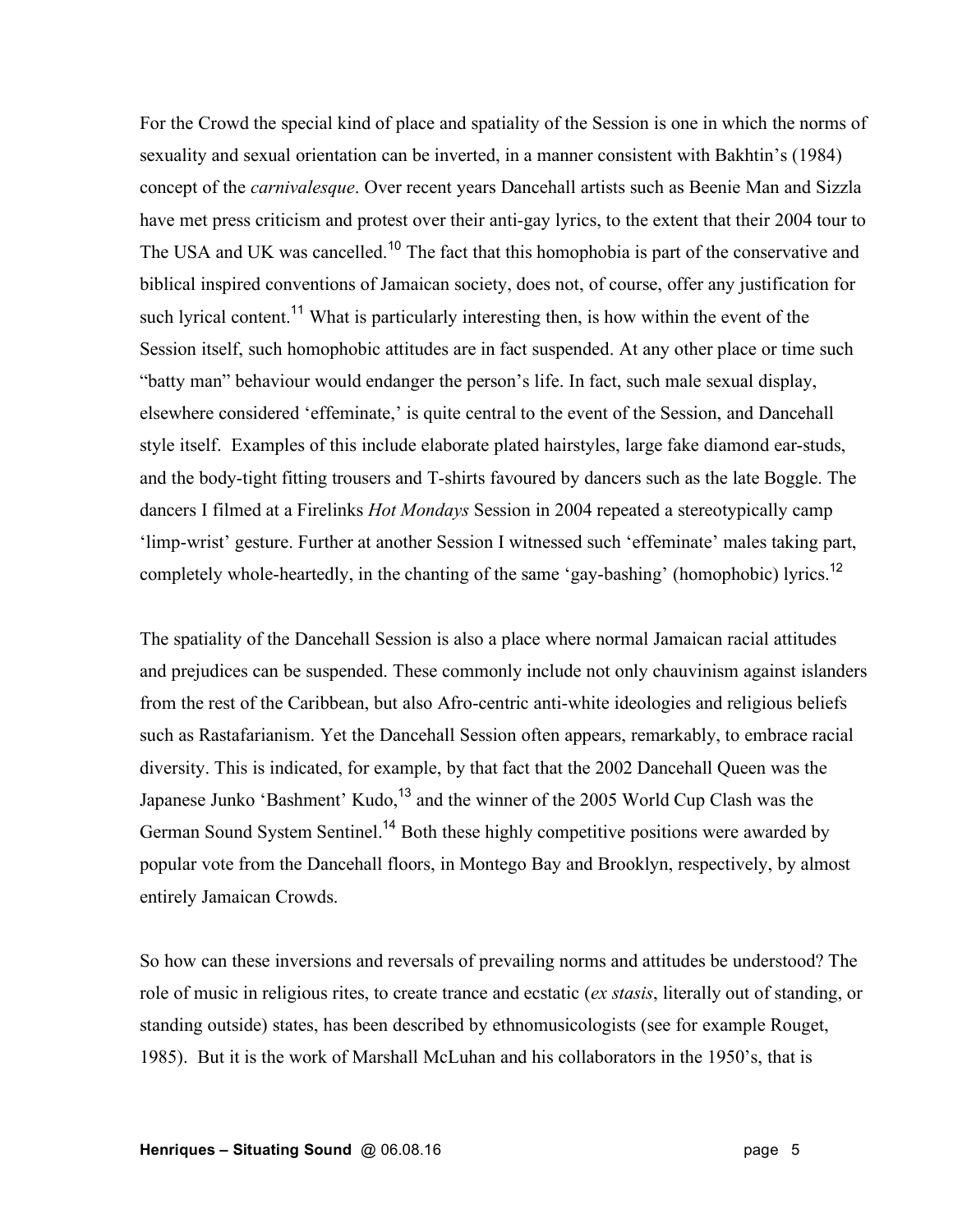perhaps more useful for exploring the particular character of the space of sound. They made an explicit connection between sound and space, coining the term *acoustic space*.

The essential feature of sound… is not that it be located at a point, but that it *be*, that it fill auditory space… Auditory space has no point of favoured focus. It is a sphere without fixed boundaries with ourselves in the centre" (emphasis in original, Williams, 1955, p. 17).

This lack of a "favoured focus" characteristic of acoustic space – an absence of standardised structure, hierarchy or "normality" – resonates with the reversals and inversions found on the Dancehall scene. Acoustic spatiality is to be found in the particular, irregular and living place, or *habitus* of the Session. <sup>15</sup> Describing what we would now call the pervasive and ubiquitous character of contemporary media, McLuhan identifies acoustic space as being "like the 'mind's ear' or acoustic imagination…It is both discontinuous and nonhomogenous. Its resonant and interpenetrating processes are simultaneously related with centres everywhere and boundaries nowhere" (McLuhan [1989] 2004, p. 71). By contrast, the topography of *visual space* is considered as rational - as distinct from embodied.<sup>16</sup> This is linear, generic and organised round the single perspective of a point of view - without reversals or inversions:

Space perceived by the eyes when separated or abstracted from all other senses. As a construct of the mind, it is continuous, which is to say that it is infinite, divisible, extensible, and featureless (ibid).

And the particularly important qualities of acoustic space that make it useful in for describing the Dancehall Session, is its tendency to evoke emotions:

Auditory space has the capacity to elicit the gamut of emotions from us, from the marching song to opera. It can be filled with sound that has no 'object,' such as the eye demands. It need not be representational, but can speak, as it were, directly to emotion (Williams, 1955, p. 19).

The limitations of McLuhan's approach is, however, his tendency to essentialise and romanticise acoustic qualities and pre-literate oral traditions – rendering them strangely at odds with his theoretical ideas about historically specific technological mediations.<sup>17</sup>

As well as its particular spatiality, the Crowd's auditory engagement with the Session also generates a particular sense of time. Again, this is an uneven, embodied and intense kind of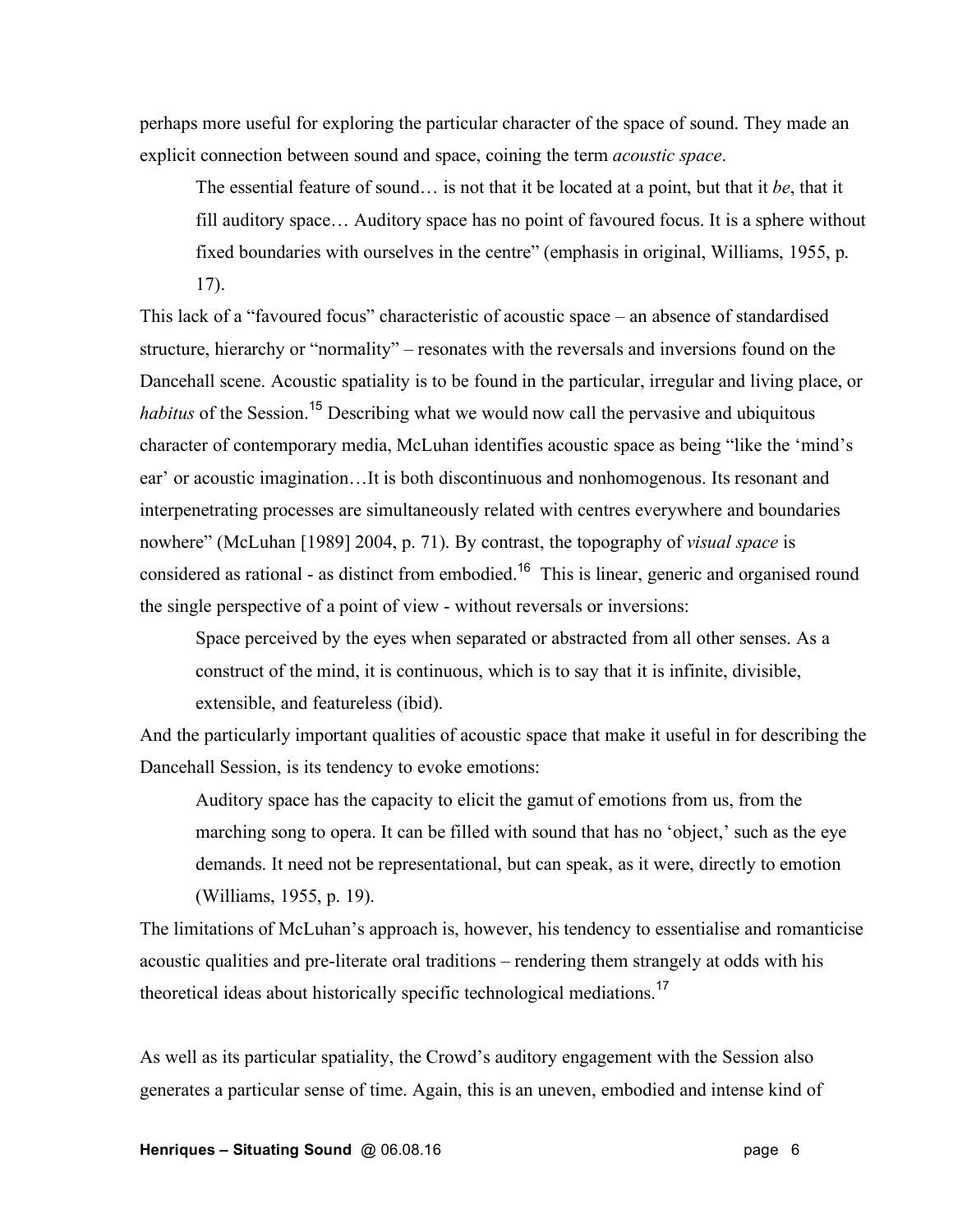temporality, that appears to accommodate reversals and inversions. This moment-to-moment duration of the event of the Session necessarily involves movement, just as any sound, to be heard at all, requires a vibration of air molecules. Sound is always 'in time,' requiring continuous propagation – and therefore often features rhythm and repetition. Repeating time is cyclical, called *kronos* by the Ancient Greek philosophers, though this does not mean that *kronos* is monotonously the same. <sup>18</sup> Indeed the opposite, as Lefebvre reminds us in his *Rhythmanalysis of Mediterranean Cities*: "Cyclical rhythms, each having a determined frequency or period, are also rhythms of new beginnings: of the 'returned' who is not opposed to the 'become'…*Dawn is always new* (emphasis added, Lefebvre and Régulier, 2004, p. 231). Indeed Kingston, Sessions are often named by the regular night of the week on which they are staged, as with the Firelinks' *Hot Mondays*, or Stone Love's *Weddi Weddi Wednesday,* for example. There is also a particular cycle to the duration of the event of the Session, which is mapped, from midnight to dawn the next morning, in the various styles, tempos, moods, and period of music tracks played by the Sound System's Selector, as discussed below.<sup>19</sup>

#### About here

# **Figure 4: Bashment poster naming MC, Artist, Sound System and Videoman**

---------------------------------------------------------------------------------------------------------------

---------------------------------------------------------------------------------------------------------------

Further to its cyclical time, the Session can be described as generating the metaphysical temporality, eternal timelessness, or *aion*, typical of sacred events (see Deleuze, 1990. pp. 162-8, Turetzky, 1998, Bogue, 2003).<sup>20</sup> The anthropologist of religion Marcia Eliade describes such temporality as the Eternal Return, the Golden Age, "'in those days' *in illo tempore, ab origine"* (Eliade, 1954: 4), <sup>21</sup> or Fraser Bennett put it: "the same heritage *from that time* to this…" Eliade describes this as a special ancestral time, in which "all sacrifices are performed" as being:

At the same mythical instant of the beginning [where] though the paradox of rite, profane time and duration are suspended. And the same holds true for all repetitions, i.e., all imitations of archetypes; through such imitation, man is projected into the mythical epoch in which the archetypes were first revealed (Eliade [1949] 1954, p. 35).

This is not to suggest that the Session is a sacred place, though there are many connections between Dancehall and Church hall (see Beckford, 2006). The Session is a moment for pleasure,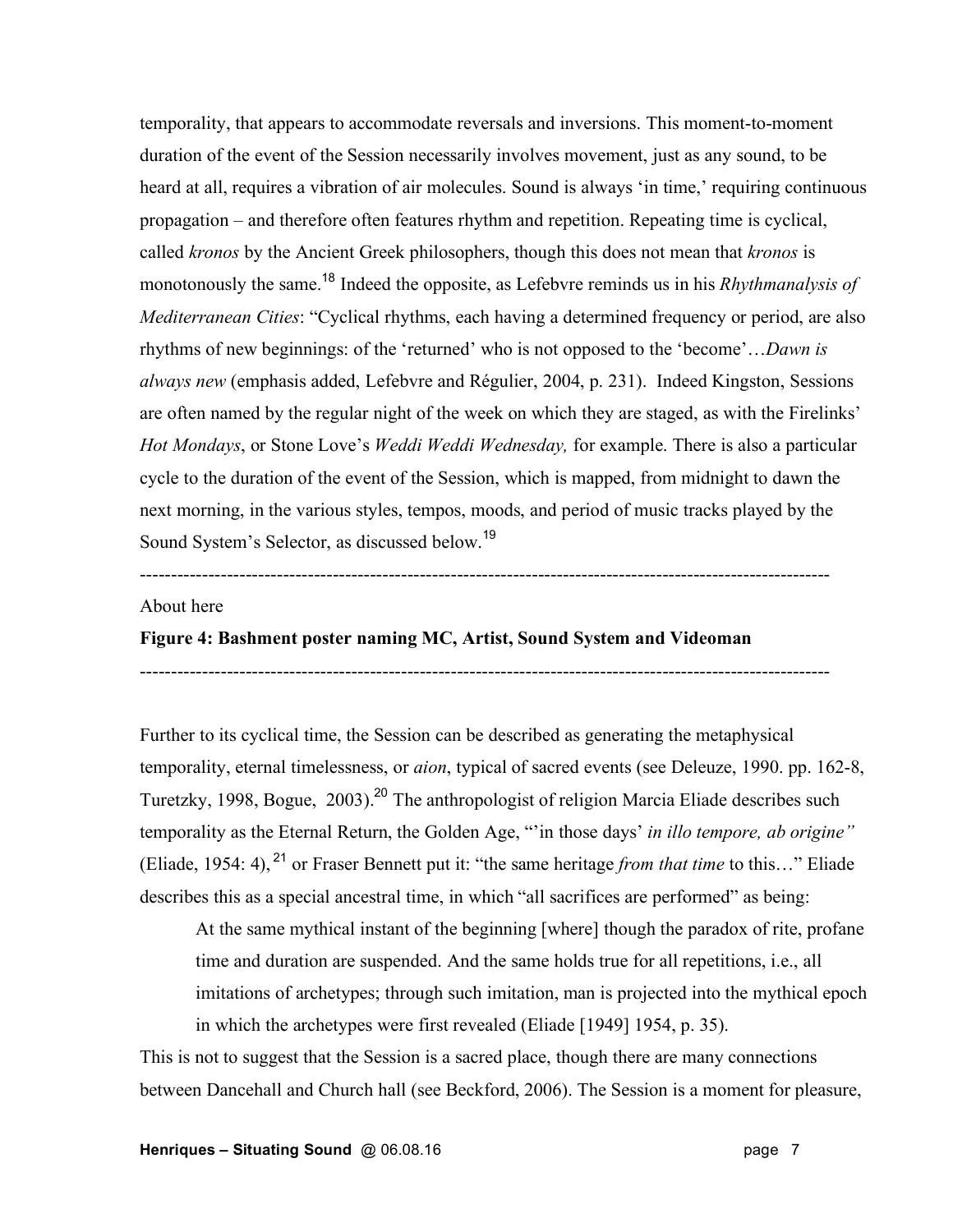and the hope for the satisfaction of desires.<sup>22</sup> Sound is used to make the Session a special liminal event, geared towards becomings, ritual transformations, rites of passage, and journeys over thresholds and across boundaries (see Turner, 1974). But further it is equally important that such wishes are only fulfilled temporarily and in the particular place of the Dancehall Session. This allows the Crowd to go about their "normal" lives at dawn, and motivates them to return to the Session on another night, for another journey. The Session allows the Crowd, already a multiple whole in the moment-to-moment duration of the event, to become situated as a spatial multiple – different places at the same time, and situated as a temporal multiple - different times at the same place. 23

So, rather than having to explain such reversals and inversions of such heterogeneities, the question becomes: what stops these multiples from simply flying apart? Both *kronos* and *aion,* as senses of time, are synchronised with the more familiar linear, accumulative or progressive sense of time. For Sound System this is a relevant consideration, for example, in respect to the technological equipment of the Set being "up to date," or the Selector having "the latest" tunes to play. But in addition the auditory sense is critically important - particularly rhythm. Rhythm abounds in the Session: in the massively amplified stomach-churning bass-line, the syncopated beat of the music, the unique role of "riddim" tracks on the Dancehall scene (see Marshall and Manuel, 2006), the particular tracks played, and the procession of the night through the different tracks the Selector plays.<sup>24</sup> And rhythm also holds together auditory and non-auditory material, as Turetzky reminds us:

Rhythms group heterogeneous material elements together. In music such elements include pitch, volume, timbre, and other aspects of sound, but rhythms may take up a great variety of other material… rhythms deploy parts of human bodies, their various motions. However rhythms, themselves, are always temporal intervals (that) become grouped together by distributing accented and unaccented moments… (Turetzky, 2002, pp. 124-5).

In this way rhythm can be said to situate temporal and spatial material together. This is another of the points Lefebvre makes when he says:

Concrete times have rhythms, or rather, *are rhythms* - and every rhythm implies a relation of a time with a space, a localised time, or if one wishes, a temporalised place.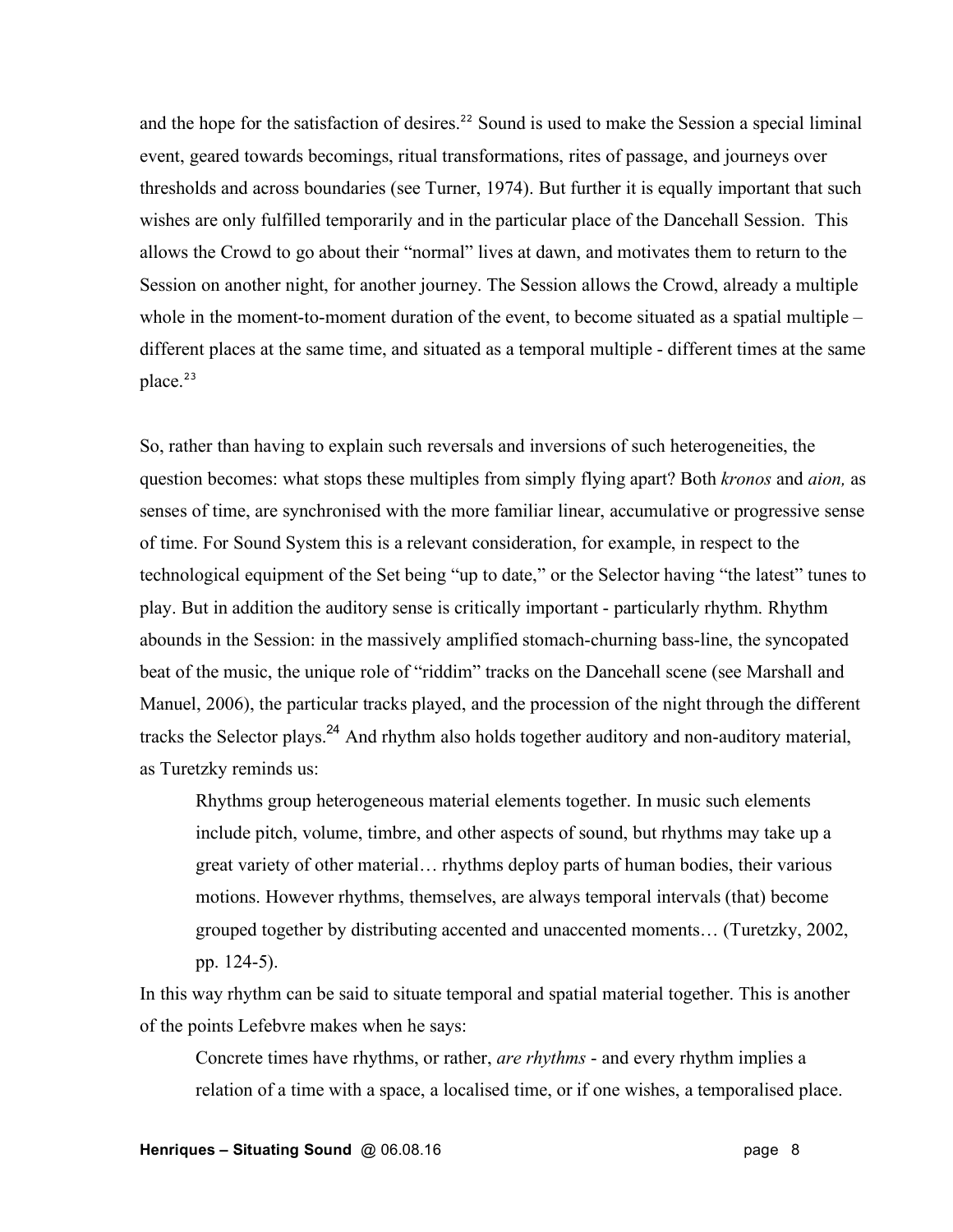Rhythm is always linked to such and such a place, to its place, whether it be the heart, the fluttering of the eyelids, the movement of a street, or the tempo of a waltz (emphasis added, Lefebvre, 1996, p. 230).

These rhythms generate the heterogeneous and uneven spatiality and temporality of the Dancehall Session in which the "object" of the event and the Crowd are situated, and indeed from which they are constituted (see Fraser, 2005).<sup>25</sup> Space and time do not exist as pre-given abstract dimensions. As Fraser, Kember and Lury put it:

The co-ordinates of space and time are not understood to be external to (relations between) entities. Change, that is, does not occur *in* time and space. Instead, time and space change according to the specificity of an event. The event makes the difference: not space and time. Importantly, motion and change are attributable to difference *within* the event (emphasis in original, Fraser et al, 2005, pp. 3-4).

The present investigation is concerned with the changing flux of relationships, processes, differences and becomings, rather than the fixed objects, structures, equivalences and being. So we now need to examine exactly how these rhythms are propagated in the performances, practices and procedures of the Crew and the Crowd, starting with the processes of the Set.

# **Electromechanical Processes: Power and Control**

The Sound System Set is a multiple body, like the Crowd, but of technological component parts. As a phonographic apparatus the Set assembles amplifiers, pre-amps, FX boxes, equalisers, crossovers, mixers, mikes, cables, driver units, speaker bins, record and CD decks, mixing consoles and numerous other gadgets and devices. In contrast to the *sensorimotor* experience of the Session on the part of the Crowd, these operate in the *electromagnetic* and *electromechanical* milieux within its circuitry. To generate the rhythms and intensities required for sonic dominance, most Sound Systems today are capable of about 15,000 watts of music amplification.

The operation of these Sets can be understood in terms of a pair of processes: those for *control* and information on the one hand; and those for *power* and energy, on the other. <sup>26</sup> This distinction between control and power processes is critical. The cybernetics pioneer Gregory Bateson, in *Mind and Nature,* gives the example of the energy of the pressure of water in the pipe and the control mechanism of the tap to turn the flow partially on, fully on, or off. And even more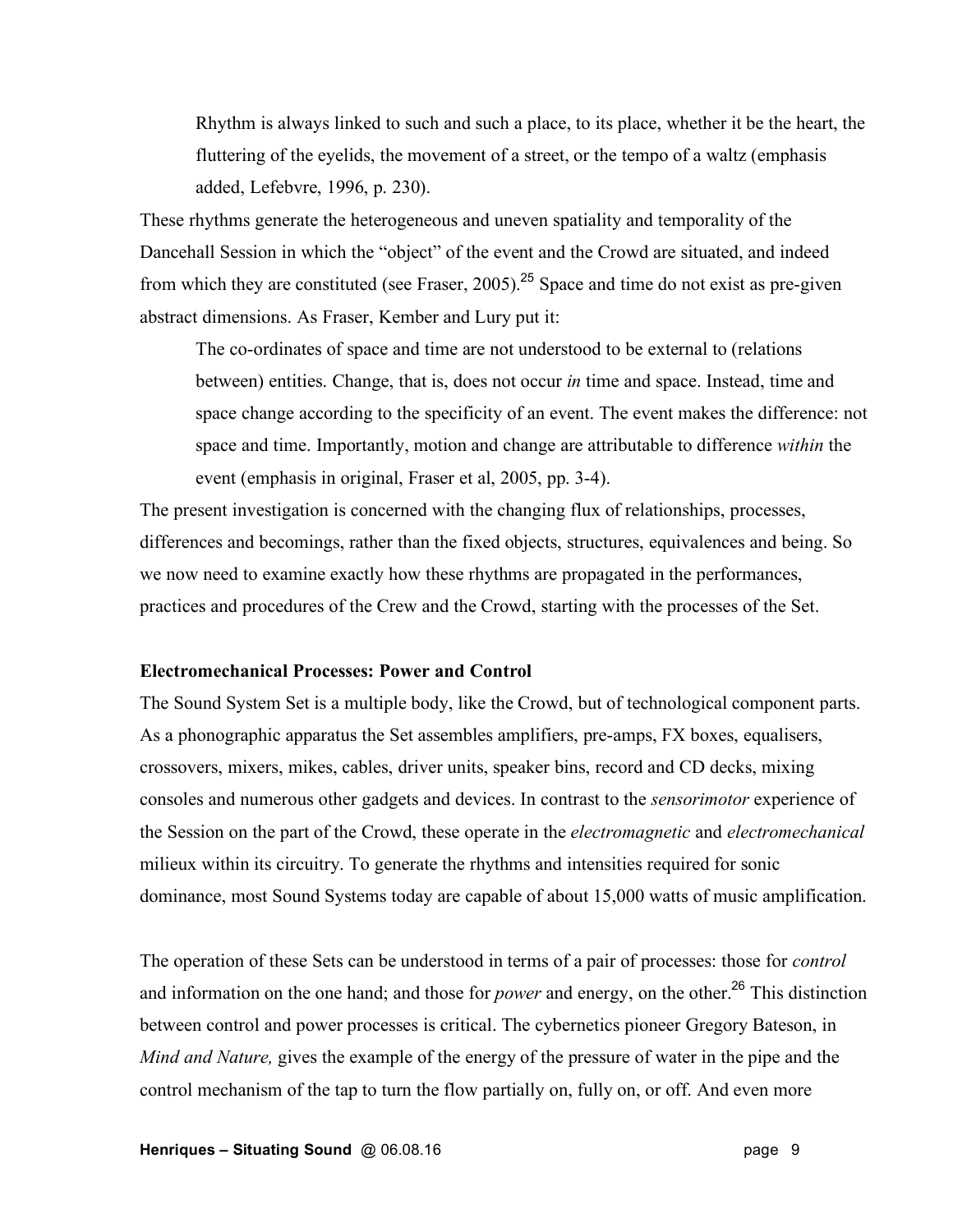important is the relationship between these processes: "the combining of the two systems (the machinery of decision and the source of energy)," Bateson tells us "makes the total relationship into one of partial mobility on each side" (Bateson, 1979, p. 102).<sup>27</sup>

And there is a further process entirely critical for the operation of the Set – if the Crowd are to hear anything. This is the relationship between amplified electromagnetic signals within the Set, and the auditory sound waves in the Session itself. This requires a process of *transduction*, which takes place in the transductive devices of the loud speakers, built up as columns of boxes round the dance area (see Figure 1).<sup>28</sup> The MC's microphone reverses this transduction process, converting of audible sound waves into electromagnetic signals for the Set to amplify. The cartridge is another transducer, converting the stylus' vibrations from the mechanical indentations in the groove of the record, into an electronic signal. It is these power processes, and these of transduction, that the Engineers have to control – with their monitoring and manipulating practices, to which we now turn.

about here:

## **Figure 5: The Stone Love Set under repair, Skateland, July 2002**

--------------------------------------------------------------------------------------------------------------

--------------------------------------------------------------------------------------------------------------

# **Sensorimotor Practices: Monitoring and Manipulating**

The Sound Engineers who design, build and maintain the Sets have a particularly important part to play, given the crucial generative role for the spatiality and temporality of the Session attributed to auditory stimulation. The Engineers are responsible for the parameters, characteristics and qualities of the auditory output of the Set, as distinct from musical rhythms that it might be used to play.<sup>29</sup> For this they use a technique of compensation to fine-tune the output of the Set. "What's the most important thing you learnt from [your teacher] John Jones?" I asked Denton Henry, Chief Repair Engineer for the Stone Love Sound System.<sup>30</sup> He replied with one word: *compensation*, and went on to explain why:

He [John Jones] always tell me to compensate for this and compensate for that. If it don't sound right use the condenser and the resistor to compensate to get the sound that *you* [spoken loudly] want to hear… (You) either cut the bass, or to lift off the high frequency,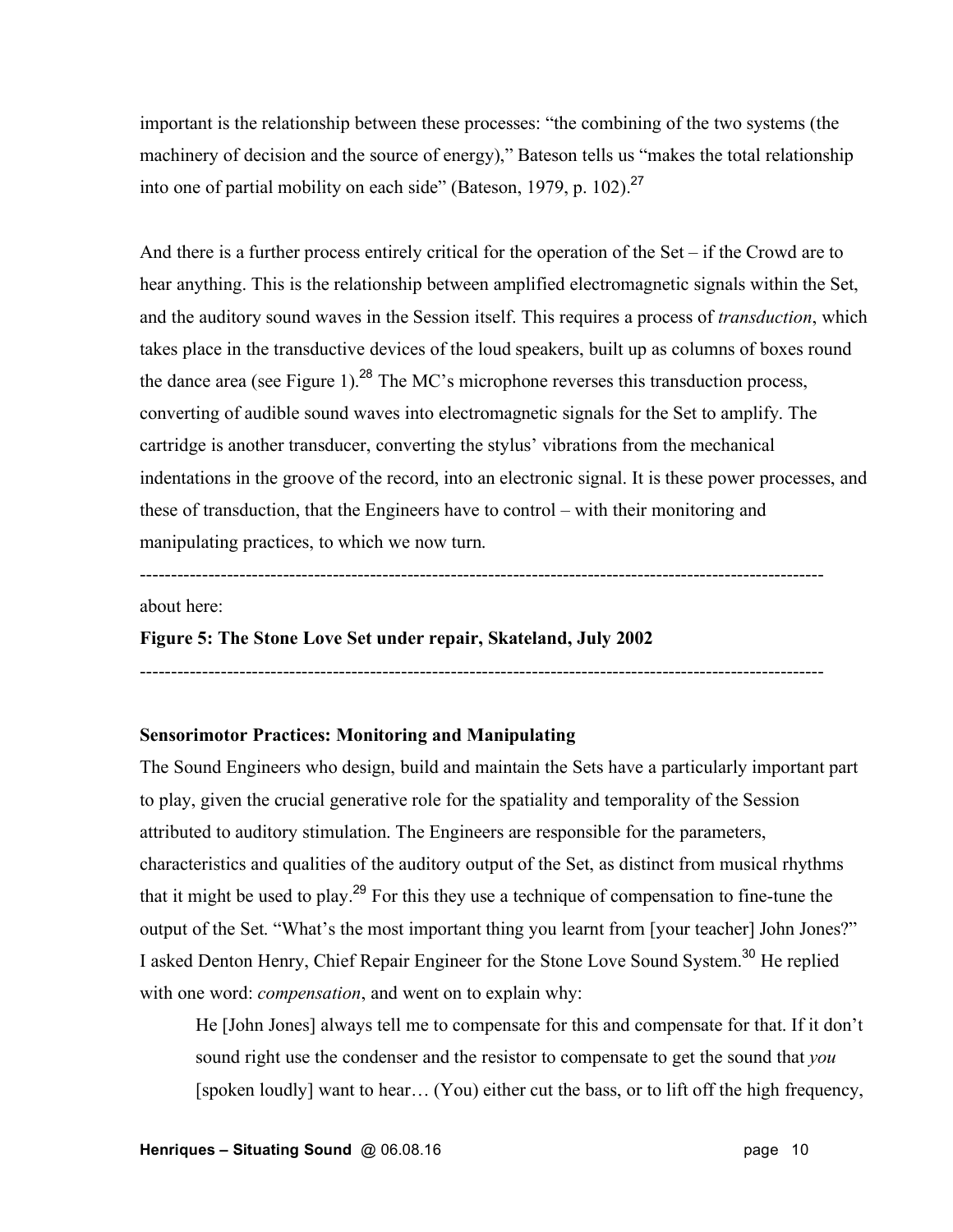cut the treble. With this now can juggle juggle. *Compensation is a filter circuit* [loudly]. You set it up for any frequency you want to hear.<sup>31</sup>

This technique requires both acts of *monitoring*, sensing, and listening for it to "sound right," as well as *manipulating*, that is adjusting to "cut the bass, or to lift off the high frequency... juggle juggle." Describing compensation in this way identifies it as a *sensorimotor* technique - a practice that is both haptic, concerning sensory impressions and feelings, and kinetic, concerning bodily expressions and movement.

All techniques require appropriate instruments or devices. With compensating these are the "gates," crossovers or filters to restrict electromagnetic frequencies that may be manipulated by means of variable controls knobs or faders. "Back in the day," Denton Henry told me, tuning the Set required digital dexterity - de-soldering one component, and re-soldering another in its place,<sup>32</sup> as each frequency had its own compensation circuit:

… *At that time when you tune it was fixed* [loudly]. You couldn't go out there and use the equaliser and vary it. No knob, couldn't adjust it. Afterward now I put on rotary switch... 33

Every component of the Set can be subject to compensation, from the needle on the record, to the positioning of the speaker stacks on the Dancehall floor. The Engineer listens, and then adjusts, monitors and then manipulates the value of one of the components. He monitors, he compensates, he listens again, and makes another adjustment, and so on. With the auditory feedback of what he hears, as part of goal-orientated *cybernetic* system as it were, gradually the Engineer closes the gap between what he is hearing and that for which he is listening.<sup>34</sup> Then the tuning is complete.

So what is the sonic goal the Engineers are trying to reach? "Clarity," "bounce," and "sweetness" are some of the key terms I heard used to describe the sonic qualities for which the Engineer aimed their fine-tuning. But most import of all was "balance." Denton Henry told me "I put *balance* between the bass, the mid and the top" (ibid). Further, Horace McNeal explained how: "I listen for everything I know in the tune supposed to come out of my box. If I don't hear what I know in it I not stop tuning, turning, push down this, carry up this, until I hear what I want."<sup>35</sup>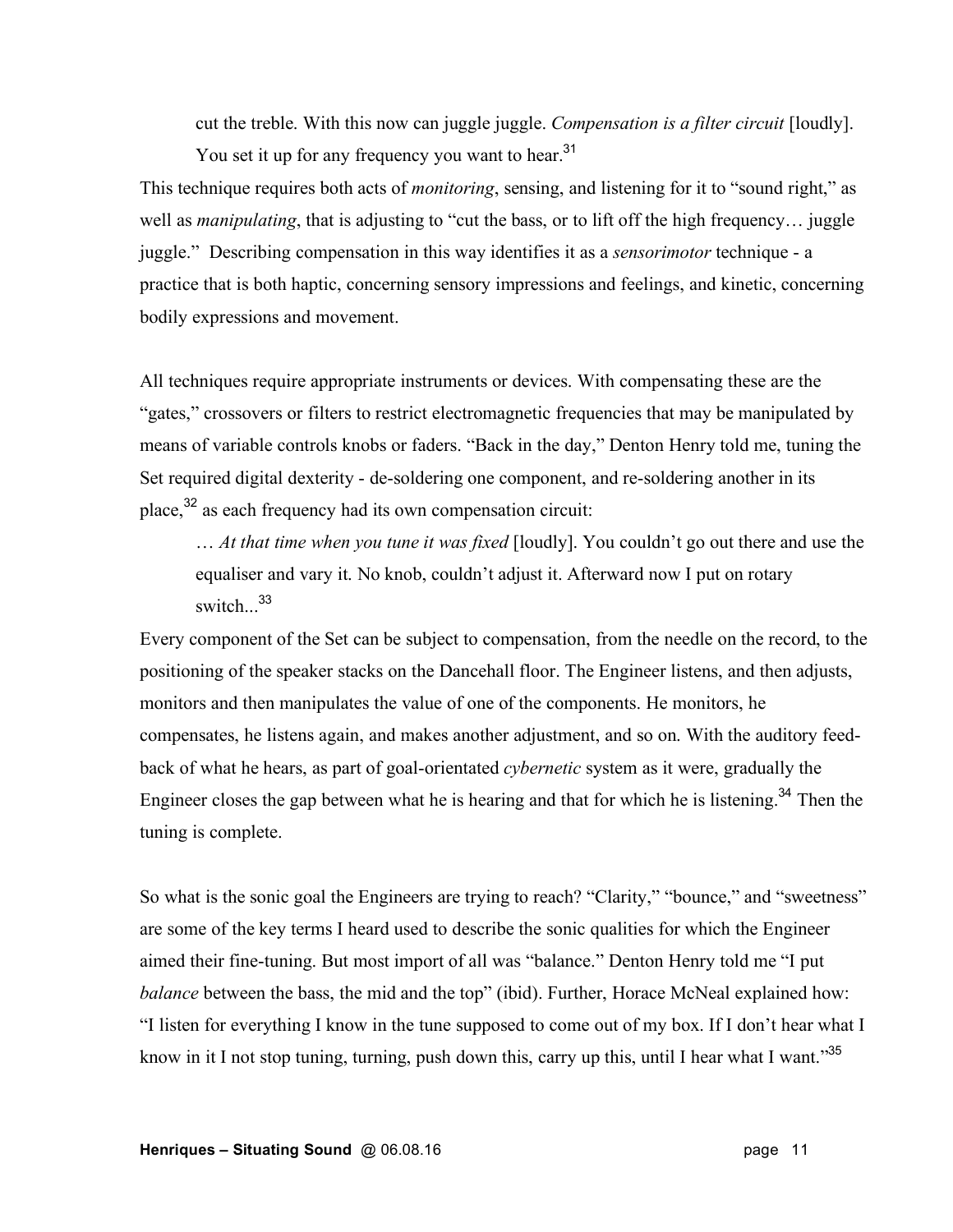Thus the Engineers fine-tune their Sets to produce the very best sound they are capable of producing, just as a musician tunes their instrument.<sup>36</sup>

But how does the Engineer know when the tuning is complete? How does he know the desired sound is "supposed" to be? Compensating clearly requires qualitative evaluations and personal subjective judgements. This means that the technique cannot be considered as a sensorimotor practice alone, but also has to be included in the *sociocultural* milieu. Sound Engineers have to professionalise their listening, develop specialist skills and expertise (see Levin, 1989), to become *connoisseurs of sound*, so to speak. They have to listen with understanding, sensitivity, knowledge, sympathy, appreciation and discrimination to the fine grain details and nuances of sound. Such listening, it was found, has been developed through an apprenticeship system between the generations of Jamaican Sound System Engineers.<sup>37</sup> This achieves the aural sophistication critical for the way they engineer, which is almost entirely "by ear," rather than with reference to technical manuals, I was told by Horace McNeal. And as his teacher Denton Henry told me, it was his own teacher, John Jones, who "shape[d] my whole listening."<sup>38</sup> These listening skills are evidently passed from generation to generation of Engineer.

This makes the critical distinction between hearing and listening in terms of evaluation. As Jonathan Sterne emphasises in *The Audible Past*: "Listening is a directed, learned activity: it is a definite cultural practice. *Listening requires hearing but is not simply reducible to hearing*" (emphasis added, Sterne, 2003, p. 19). Barthes put this important point as follows:

*Hearing* is a physiological phenomenon; *listening* is a psychological act. It is possible to describe the physical conditions of hearing (its mechanisms) by recourse to the physiology of the ear; but listening cannot be defined only by its object or, one might say its goal (emphasis in original, Barthes, 1985, pp. 245).

Further than the object of hearing, it is of course the listening *subject*, that is required to define the practice of listening. This inter-subjective character of the Engineers' listening, like that of the Crowd, does not make it any the less a personal, subjective and embodied issue. This point was by DJ Squeeze, who told me, while tuning up his Set, what he was listening for was "my harmony with the sound."39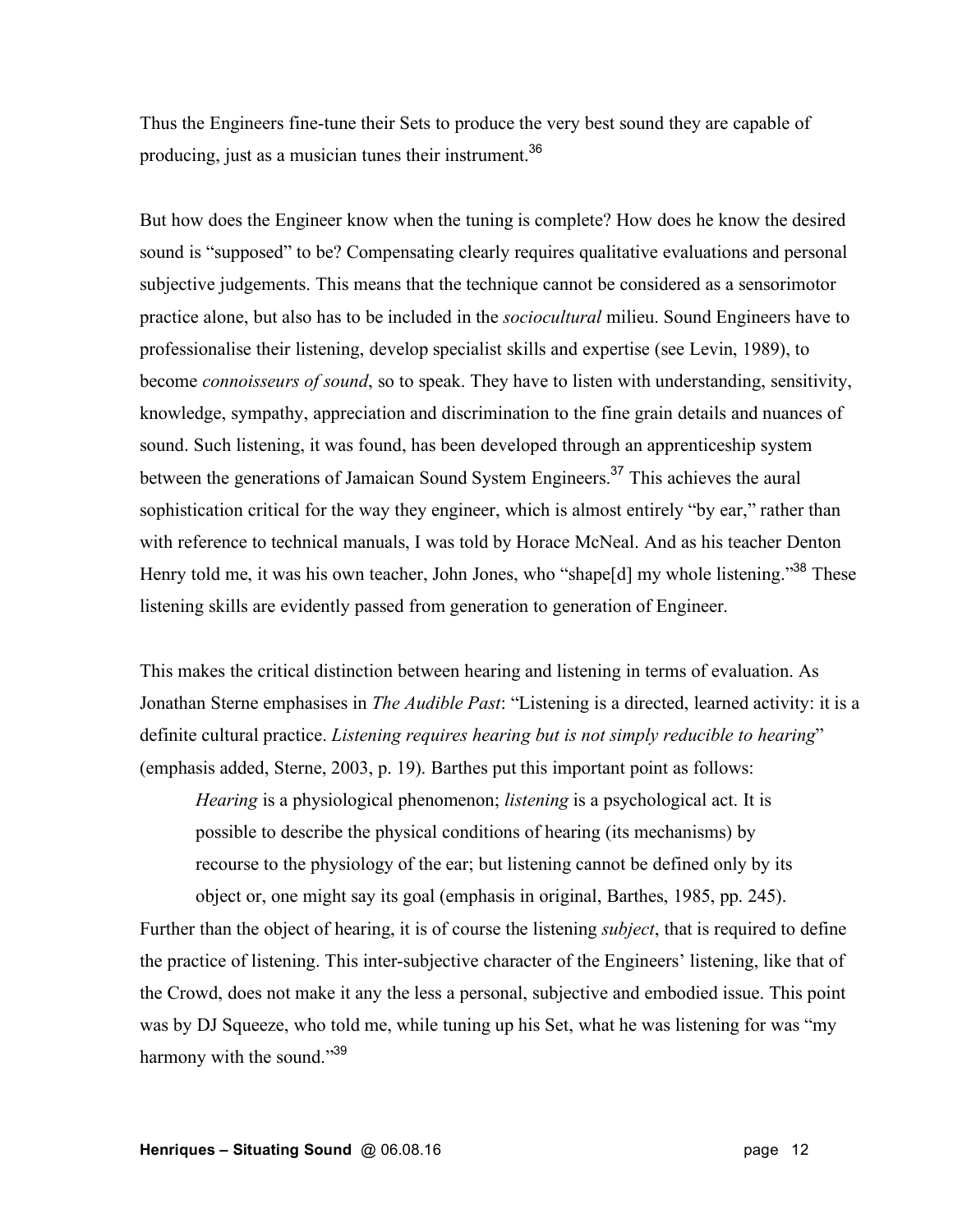# **Sociocultural Procedures: Cutting and Mixing**

From the Crowd's point of listening in the Session, it is the Selector's music, rather than the Engineer or the Set itself that absorbs their attention. The Selector is so-named as the Crew Member whose job consists of choosing the vinyl records from the record box, and placing them on the turntable, while the MC (Master of Ceremonies) "chats" on the microphone.<sup>40</sup> In the *sociocultural* milieu of the Dancehall Session, the procedure brought into play here is *cutting* between different pieces of music. *Mixing* is the other procedure by which the Selector accomplishes a smooth transition from one record to the next, through the entire musical flow of the night.<sup>41</sup> This is achieved by means of the device of the faders on the mixing desk. This pair of procedures resonates both with the processes of the Set, and those of sonic engineering. Furthermore, the music producer in the studio is also entirely familiar with the cutting procedure, as he or she selects one particular music multi-track to adjust in his or her mixing.

One important feature of the relationship between the cutting and mixing pair is they are practiced together in the same spatial and temporal event: as selecting and mixing, cutting and pasting, sampling and splicing, for instance. The second feature of cutting and mixing is that they are always situated at the same event *in time*. There is only ever a *re-mix*, never a pristine un-re-mixed mix, as it were, for the Engineer, Selector or Record Producer to listen to. (It may be the Crowd's wish to deny the material fact of this re-mixing, that is their own fleshly corporeality, that motivates their journey for the *ab origine*, the perfect time before time.) Though inseparable in practise, cutting and mixing can be analytically isolated. As an abstract process, cutting involves separating, dividing things up, sorting, fragmenting, dis-aggregating, parting, tearing, splitting the whole, differentiating, creating boundaries, making a choice and analysing. Mixing by contrast is a process of combining, amalgamating, aggregating, bringing things together and synthesising. It tends to be much easier to do than undo, like mixing sugar in a coffee for example, or recording two instruments onto a single audio track. Mixing, as a power process, generates intensities, feelings and energies.

Two features of cutting and mixing are remarkable. One is their ubiquity. The cut and mix, for Hebdige, means identifying the present era of popular music: "Cut 'n' mix is the music and the style of the 1980's just as rock 'n' roll and rhythm 'n' blues formed the bedrock for the musics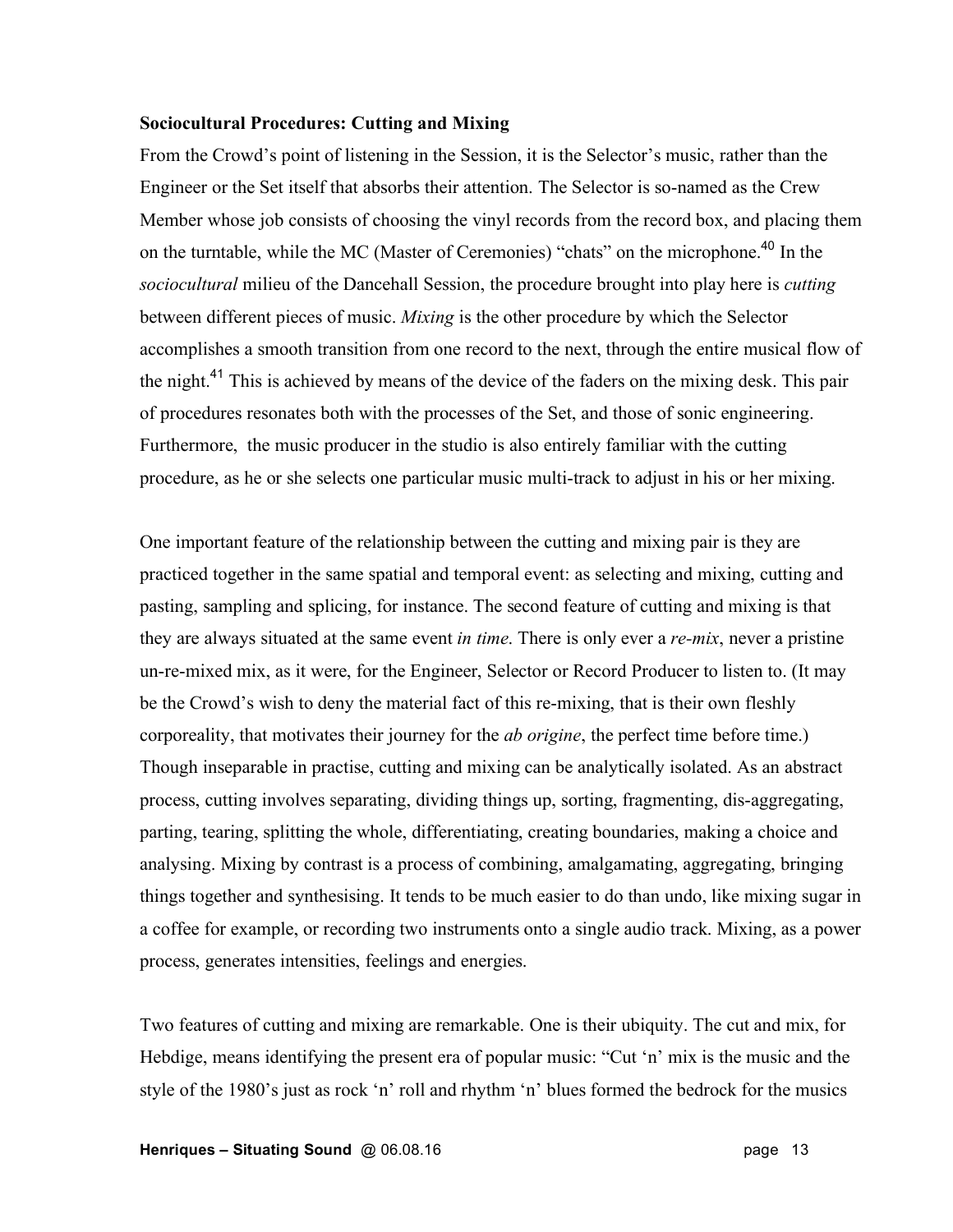and styles that have made such an impact on our culture since the 1950's" (Hebdige, 1987, p. 10). Cox and Warner, discussing DJ culture of the 1990's, identify these same two processes:

DJ Culture has worked with two essential concepts: *the cut* and *the mix*. To record is to cut, to separate the sonic signifier (the 'sample') from the original context or meaning that it might be free to function otherwise. To mix is to reinscribe, to place the floating sample into a new chain of signification (emphasis in original, Cox and Warner, 2005, p. 330).

The second remarkable characteristic of cutting and mixing is how they play a part in all manner of different communication systems. The cutting and mixing pair can be described as elemental linguistic procedures, as they are by Roman Jakobson, in *Two Aspects of Language and Two Types of Aphasic Disturbances* [1956] (1971). He states "speech implies a *selection* of certain linguistic entities and their *combination* into linguistic units" (emphasis added, Jakobson, 1971, p. 58). Cutting takes place in the paradigmatic or metaphoric relationship between units of language system (see also Gates, 1988). Mixing is the syntagmatic or metonymic combination between linguistic units. As with every particular tuning of a Set, every particular linguistic utterance is made from a mixing or combination of both paradigmatic selection and syntagmatic combination. In *System and Structure* Anthony Wilden makes this point as follows:

Metaphor and metonymy *are not linguistic processes: they are communicational processes*. Selection from the code and combination in the message must and do occur in any communications system whatsoever, whether in the genetic code of the DNA molecule, or in the organism, or in the life processes of bacteria, or in a social system… All communication in systems of communication – ecosystems – involves an axis of

selection and an axis of combination (emphasis added, Wilden, 1972, pp. 351-2). Identifying cutting and mixing as elemental procedures - in both sound engineering and language use - suggests that both non-representational communication systems, like the Sound System, and representational ones, such as a language system,<sup>42</sup> can be understood as operating in a similar manner. 43

--------------------------------------------------------------------------------------------------------------

about here:

#### **Figure 6: Axes of communication for Engineer, Set and Session**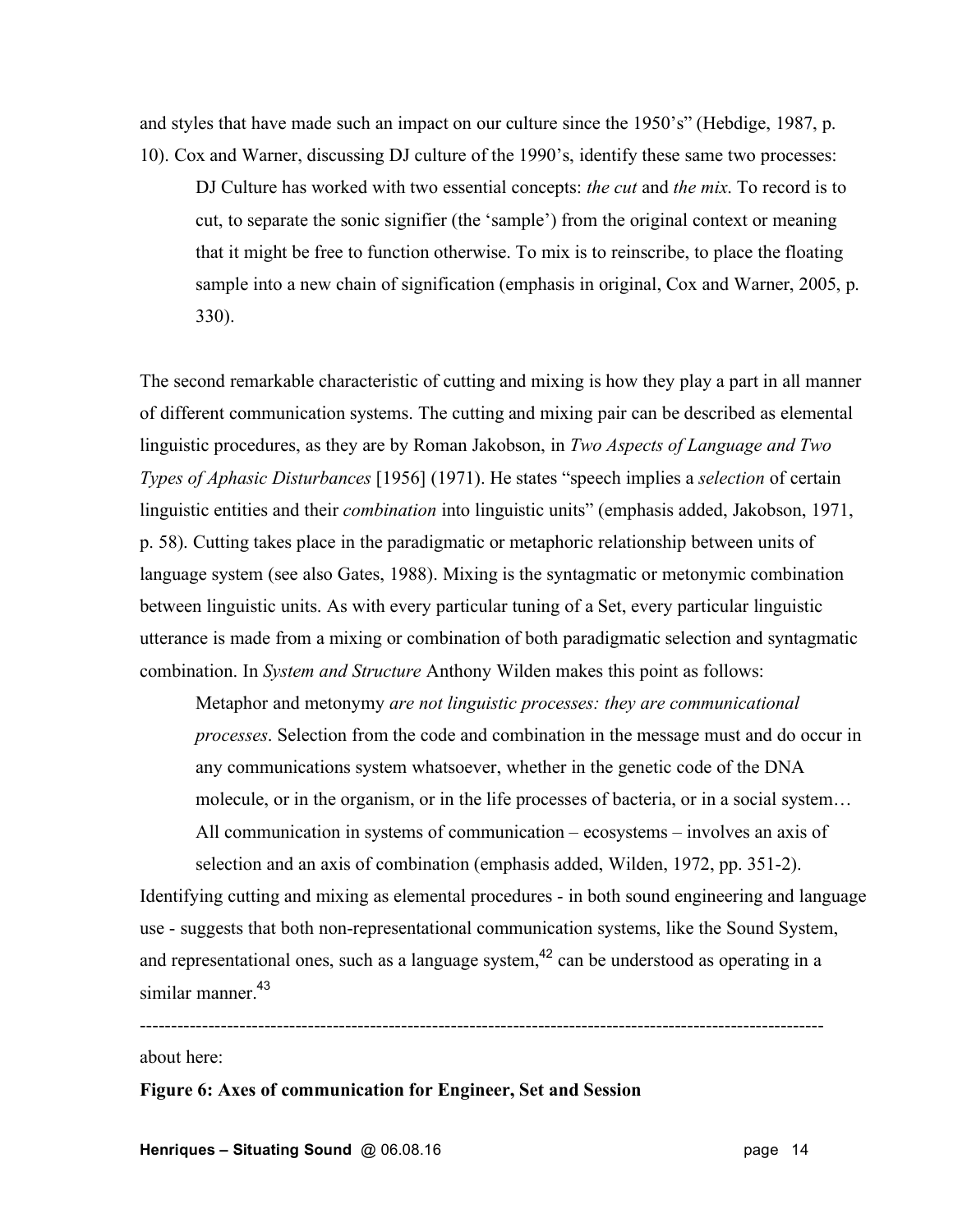### **Situating sound:** *ratio* **and** *kairos*

But the operating characteristics of communication systems, whether linguistic or electromechanical, are not sufficient to account for *how* they are used, or *what for*. While compositional rules may prescribe what counts as correct selection and combination for linguistic - and indeed musical - performance, it is the Engineers' and Selectors' embodied personal judgement that has to be at the heart of any understanding their performance in the Dancehall Session. In each case, it is suggested here, qualitative judgments are being made on the basis of the proportional relationship between subjectivities of experience on the one hand, and the objectivities of the situation on the other. This is a relationship of the continuous analogue variation of sensation, rather than the distinct diacritical differences of a communication system. It concerns the *material* as distinct from the *ethereal* aspect of sound (see Henriques 2003). Auditory propagation needs to be an energetic power process before it can be controlled for the purposes of communication. The linguistic equivalent of such material processes is the prosody of vocal production of an utterance – the aspect of language that formalist approaches find easiest to overlook. This is what gives every utterance and every speaker, and every instrumentalist, their unique individual *tone*. Indeed the Engineers, and some of the Crowd, consider a Sound System Set, with its particular components and power and control settings, as having its own character, or distinctive voice. Such particular qualities of sound cannot be reduced to the technologies their production requires, any more than the elements of a language system are sufficient to account for what it is used to say, or the mechanisms of hearing could gave an adequate account of listening.

--------------------------------------------------------------------------------------------------------------

The Engineers' recognition of the correct sonic quality of "balance," for example, can be identified as an example of a proportional relationship, or *ratio* (see Critchlow, 1994). Other examples of such spatial relationships include the Golden Section in architecture, or the musical octave in sound, that is an intuitive recognition of balance or harmony (see Bass, c. 2000).<sup>44</sup> Bateson's cybernetics also provides a grounding for this emphasis on the importance of relationships, both from its origins in the study of biological organisms, that is fleshly bodies, and from his definition of information as "news of difference" (1979, p. 69) and "differences that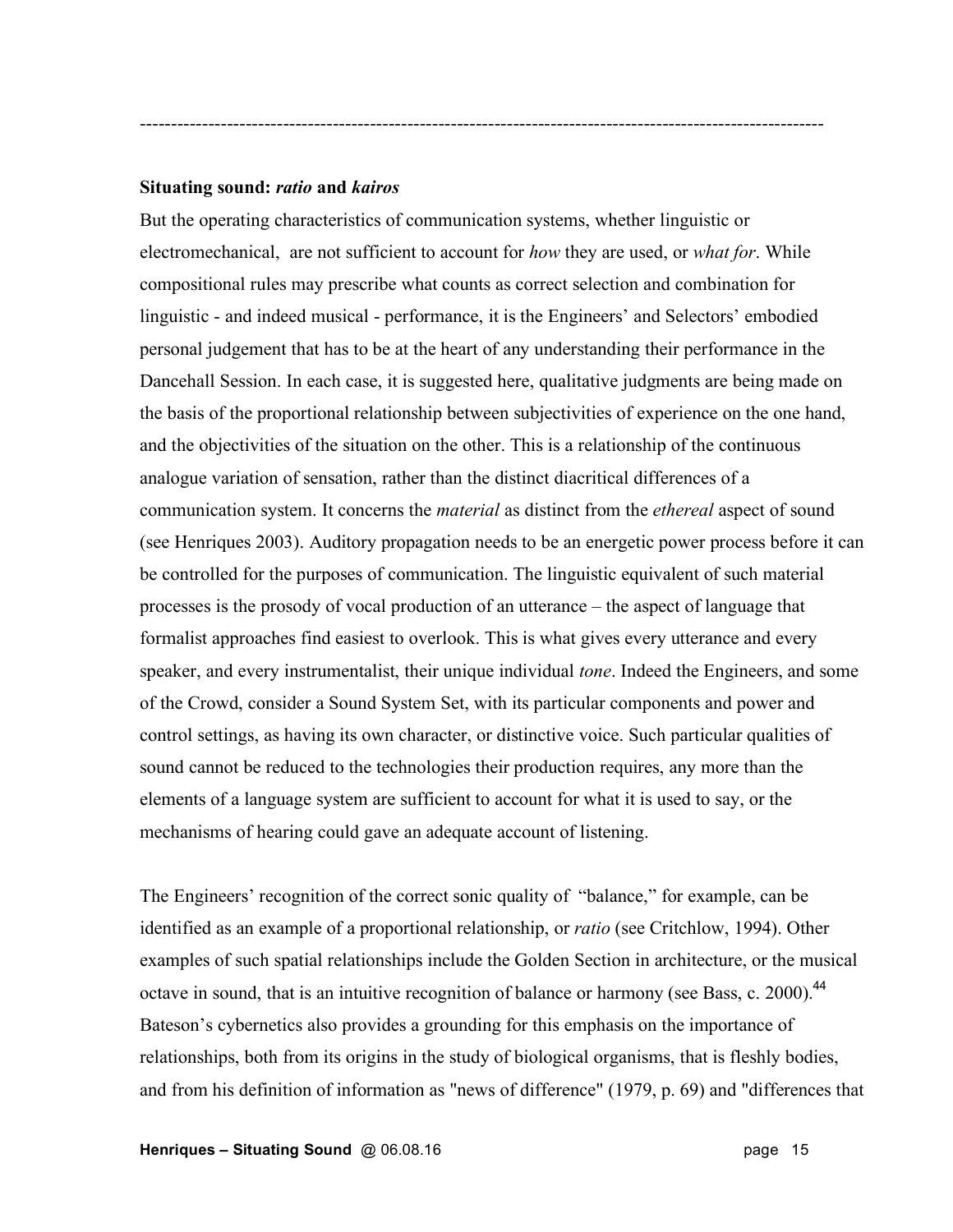make a difference" (p. 99).<sup>45</sup> Information is thus not an object, or a statistical probability, isolated in the material physical world of quantities, but a human evaluative relationship. As Bateson explains: "*difference, being of the nature of relationship, is not located in time or space*" (additional emphasis added, Bateson, 1979, p. 98). Nevertheless, such relationships have to be tangible by means of the medium through which they are expressed – sound in the case of the Sound System.

The Selector's skilled judgment as to exactly which tune to play when, provides another example of his or her embodied, intuitive and subjective evaluation of the proportional relationship between the subjective feelings of the Crowd and the objective fact, so to speak, of what they have in their record box. This is a temporal proportional relationship that will always escape rules. The key quality to any such live performance is the performer's sense of timing, being "in time," on the beat, or "ridding the rhythm" as would be said. This is timeliness or the opportune moment, or *kairos* (χαιρóς) at the heart of every particular improvised performance, or interpretation (see Onians, 1951 pp. 343-51, White, 1987). The term *kairos* describes the entirety of the Session, as rhetorical scene, in the moment-to-moment proportional relationship between *aion*, or timelessness, and *kronos,* or cyclical time. Such embodied evaluations make the literally vital link between the subjectivies and objectivities of the Session. It is the Crew and Crowd's embodied know-how that forges a *chiasm*, to use Merleau-Ponty's term, holding the elements of different practices together. This is a proportional relationship between electromechanical, sensorimotor and sociocultural milieux: for the Crew between ear and hand, monitoring and manipulating, cutting and mixing. For the Crowd this is between body and mind, haptics and kinetics, music and dance as their experience of the rhythms and intensities of sonic dominance, resonating with their multiple bodies.

The spatiality and temporality of such proportional relationships - as *ratio* or *kairos* - can be identified as an example of *analogical* rationality (see Critchlow, 1994). Analogy and metaphorical thinking (see Lakoff and Johnson, 1980, Johnson, 1987) requires such relational qualities, as is recognised to some extend in the selecting or metaphorical axis of communication. This may be distinguished from what is more familiar *in theory*, that is the logical rationality of representation, quantities, discrete differences and calculation. This research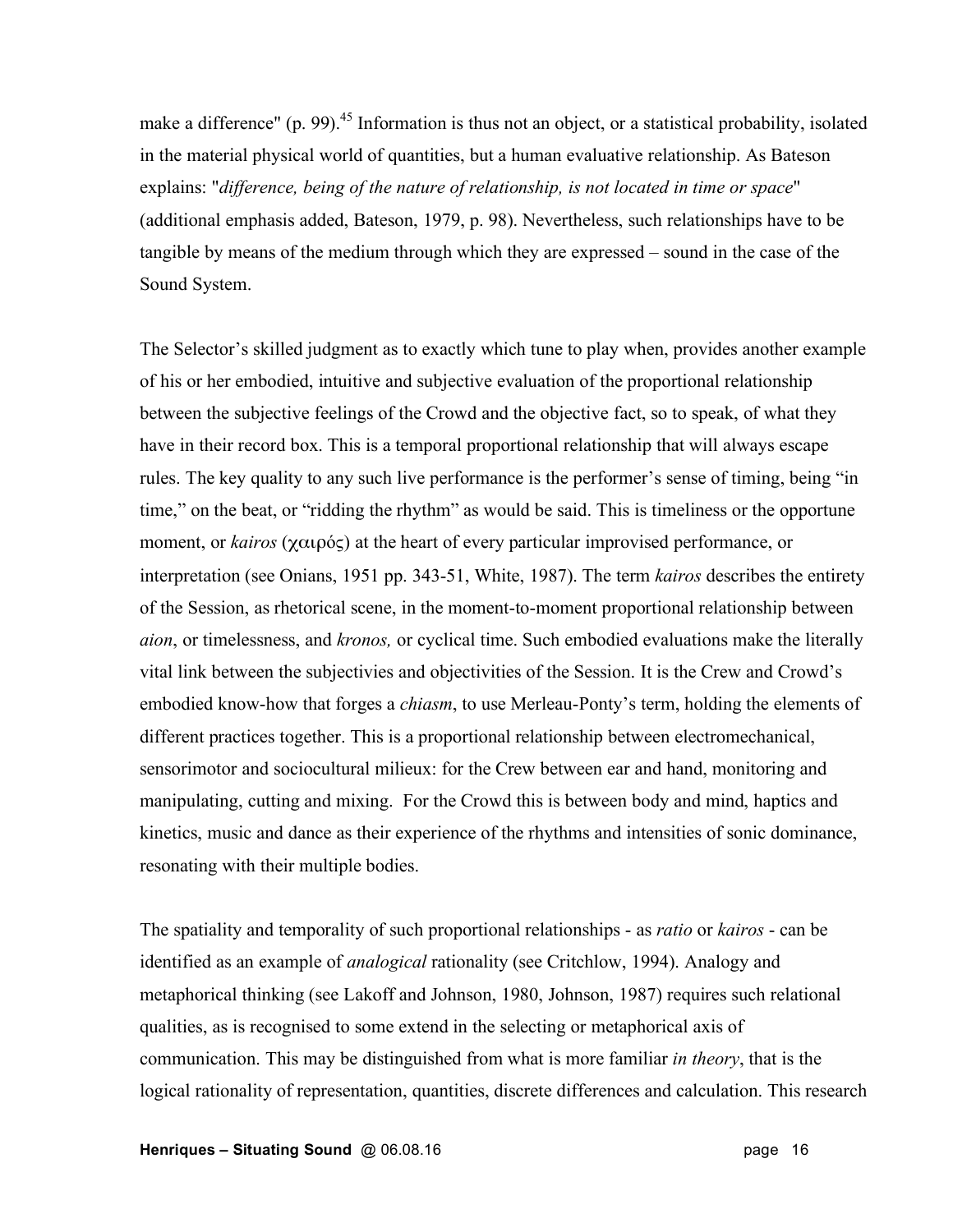has concerned itself with situating sound *in practice*: the Crowd's embodiment in the heterogeneous time and space of the Session, the Crew's procedures along the axes of communication – as well as their proportional evaluations. One of its aims has been to investigate how both *analogia* and logic are equally important aspects of rationality, or *logos*.

#### j.henriques@gold.ac.uk

#### **References**

Anzieu, Didier. The Skin Ego: A Psychoanalytic Approach to the Self. New Haven: Yale University Press, 1989.

Ashby, W. R. An Introduction to Cybernetics. London: Methuen, [1956] 1964.

Bakare-Yusuf, Bibi The Sea of Memory: Embodiment and Agency in the Black Diaspora. Ph.D. Diss., Faculty of Social Sciences, University of Warwick, 2001.

Bakhtin, M. M. Rabelais and his World. (Trans. Iswolsky, H.). Bloomington: Indiana University Press, 1984.

Barthes, Roland. "Listening." (Trans. Howard, R.) The Responsibilities of Forms: Critical Essays on Music Art and Representation*.* Oxford: Basil Blackwell, [1976] 1985, 245-260.

Bass, Steven. "Listening for the Harmony of Apollo, Part I: Unity, Geometry and Beauty in Architecture," American Arts Quarterly, 18. 2. (c. 2000). Retrieved, 24<sup>th</sup> June, 2006 from http://www.nccsc.net/Arch/Arch\_Essays/spr\_01\_bas/spr\_01\_bas.html

Bateson, Gregory. Steps to an Ecology of Mind. St Albans: Paladin, 1972.

Bateson, Gregory. Mind and Nature: A Necessary Unity. London: Wildwood House, 1979.

Beckford, R. Jesus Dub: Audio, Pentecostalism and Social Change*.* London: Routledge, 2006.

Bogue, Ronald. Deleuze on Music, Painting, and the Arts, London: Routledge, 2003.

Bourdieu, Pierre. Outline of a Theory of Practice. Cambridge: Cambridge University Press, 1977.

Bourdieu, Pierre. The Logic of Practice. London: Polity Press, 1992.

**Henriques – Situating Sound** @ 06.08.16 page 17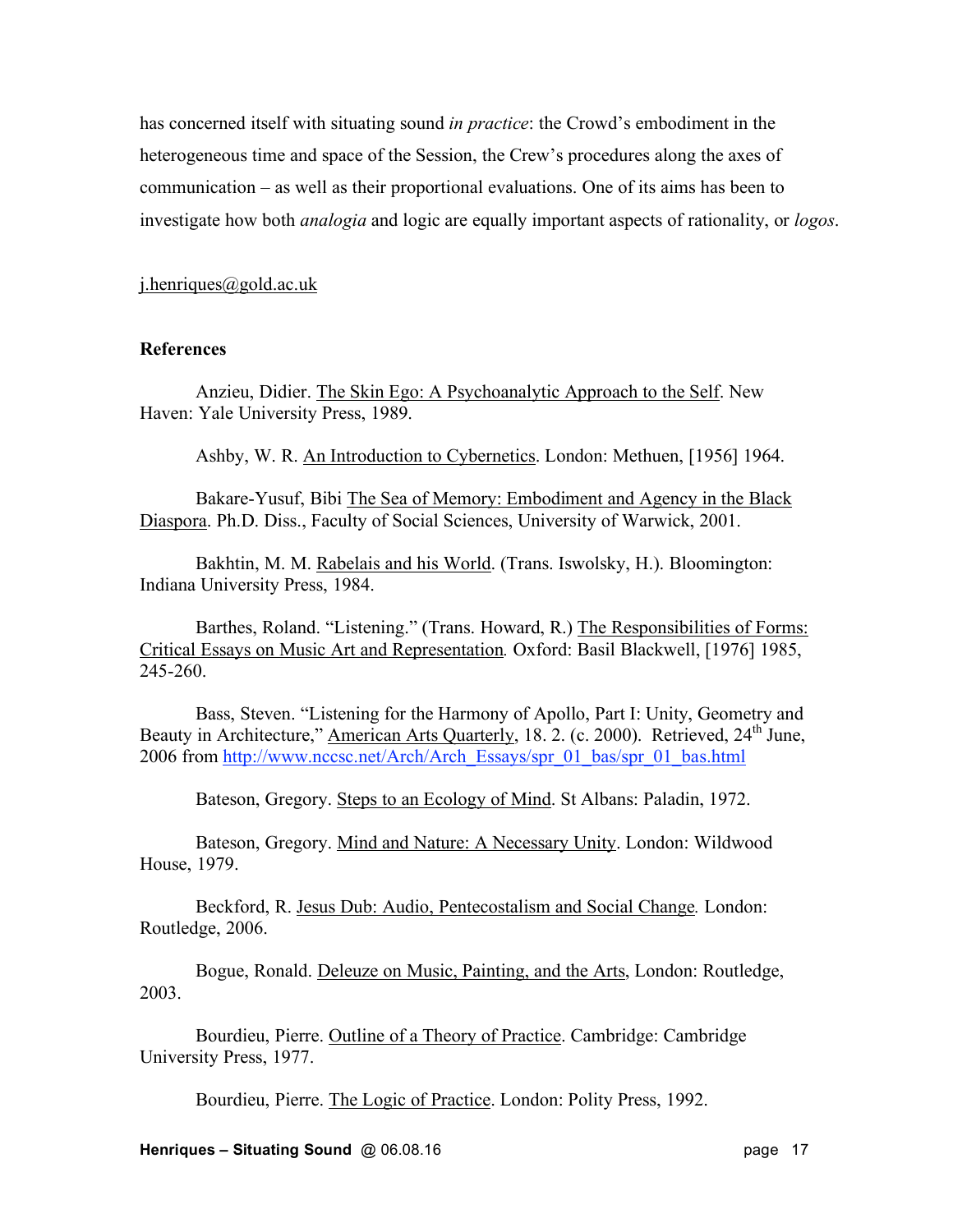Bradley, Lloyd. Bass Culture: When Reggae Was King. London: Viking, 2000.

Campbell, A.C. "Reggae Sound Systems." Ed. C. Potash. Reggae, Rasta, Revolution - Jamaican Music from Ska to Dub. New York: Schirmer Books, 1997. 197- 211.

Canetti, Elias. Crowds and Power. Harmondsworth: Penguin, [1960] 1973.

Capek, Milic (1971) *Bergson and Modern Physics: a reinterpretation and reevaluation,* Boston Studies in the Philosophy of Science, volume 7, Dordrecht: D. Reidel Publishing Company

Chude-Sokei, L. "'Dr. Satan's Echo Chamber:' Reggae, Technology and the Diaspora Process," Bob Marley Lecture, Institute of Caribbean Studies, Reggae Studies Unit, University of the West Indies, Mona. 1997.

Clements, F. E. Plant Succession: An Analysis of the Development of Vegetation. Washington D.C.: Carnegie Institution of Washington, 1916.

Cooper, Carolyn. Noises in the Blood: Orality, gender and the 'Vulgar' Body of Jamaican Popular Culture. London: Macmillan, 1993.

Cooper, Carolyn. Sound Clash: Jamaican Dancehall Culture at Large. New York: Palgrave, 2004.

Cox, C. and Warner, D. (eds.). Audio Culture: Readings in Modern Music. London: Continuum. 2005.

Critchlow, K. "The Platonic Tradition on the Nature of Proportion. Ed. C. Bamford, Rediscovering Sacred Science Edinburgh: Floris Books. 1994. 133-168.

Csordas, T. J. Body/ Meaning/ Healing. New York: Palgrave, 2002.

Classen, C. "McLuhan in the Rainforest." The Empire of the Senses: The Sensual Culture Reader. Ed. D. Howes, Oxford: Berg, 2005. 147- 163.

Deleuze, Gilles. Difference and Repetition*.* (Trans. P. Patton). London: Continuum, [1968] 1997.

Deleuze, Gilles. The Logic of Sense. (Trans. M. Lester). London: Athlone, 1990.

Eshun, Kodwo. More Brilliant Than the Sun: Adventures in Sonic Fiction. London: Quartet, 1998.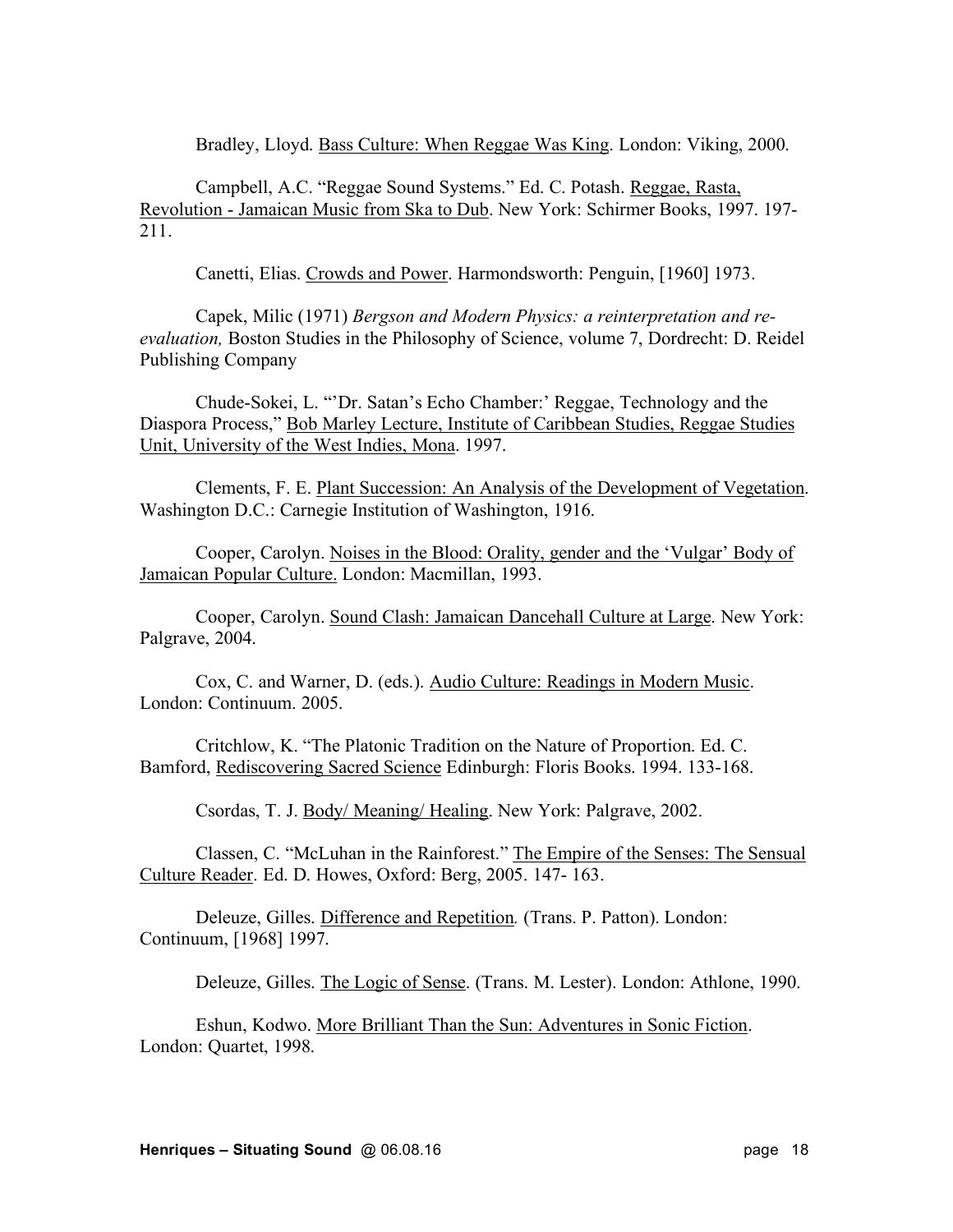Eliade, Marcia. The Myth of the Eternal Return. (Trans. W. R. Trask). New York: Pantheon Books, [1949] 1954.

Foucault, Michel. "Of Other Spaces." Diacritics 16, Spring, (1986): 22-27. Retrieved on  $15<sup>th</sup>$  June, 2006, from http://foucault.info/documents/heteroTopia/foucault.heteroTopia.en.html

Fraser, Miriam. "Making Music Mater." Theory, Culture & Society 22.1. (2005): XXX

Fraser, M. Kember, S. and Lury, C. (2005). Inventive Life: Approaches to the New Vitalism, *Theory, Culture & Society*, 2005, Vol. 22 (1).

Gates, H. L. (1988). *The Signifying Monkey: A Theory of African-American Literary Criticism.* Oxford: Oxford University Press.

Gilroy, P. (1987). *There Ain't No Black in the Union Jack*. London: Hutchinson.

Gibson, J. J. (1979). *The Ecological Approach to Visual Perception*. London: Houghton Mifflin.

Hansen, Mark (2001) Internal Resonance, or Three Steps Towards a Non-Viral Becoming, *Culture Machine*, retrieved 4<sup>th</sup> August 2006 from http://culturemachine.tees.ac.uk/Cmach/Backissues/j003/Articles/hansen.html

Hayles, N. K. (1999). *How We Became Post Human: Virtual Bodies in Cybernetics, Literature and Informatics*. Chicago: University of Chicago Press.

Hebdige, D. (1979). *Subculture: the Meaning of Style*. London: Methuen.

Hebdige, D. (1987). *Cut 'n' Mix: Culture, Identity and Caribbean Music*. London: Comedia.

Henriques, F. (1953). *Family and Colour in Jamaica*. London: Eyre and Spottiswoode.

Henriques, J. (2003). Sonic Dominance and the Reggae Sound System. In Bull, M. and Back, L. Eds. *Auditory Culture.* (pp. 451-480). Oxford: Berg.

Heylighen, F (1993). *Cybernetics,* in F. Heylighen, C. Joslyn and V. Turchin (editors): *Principia Cybernetica Web* (Principia Cybernetica, Brussels). Retrieved June 12<sup>th</sup>, 2006 from http://pespmc1.vub.ac.be/CYBERN.html

Hope, D. P. (2006). *Inna di Dancehall: Popular Culture and the Politics of Identity in Jamaica*. Kingston: UWI Press.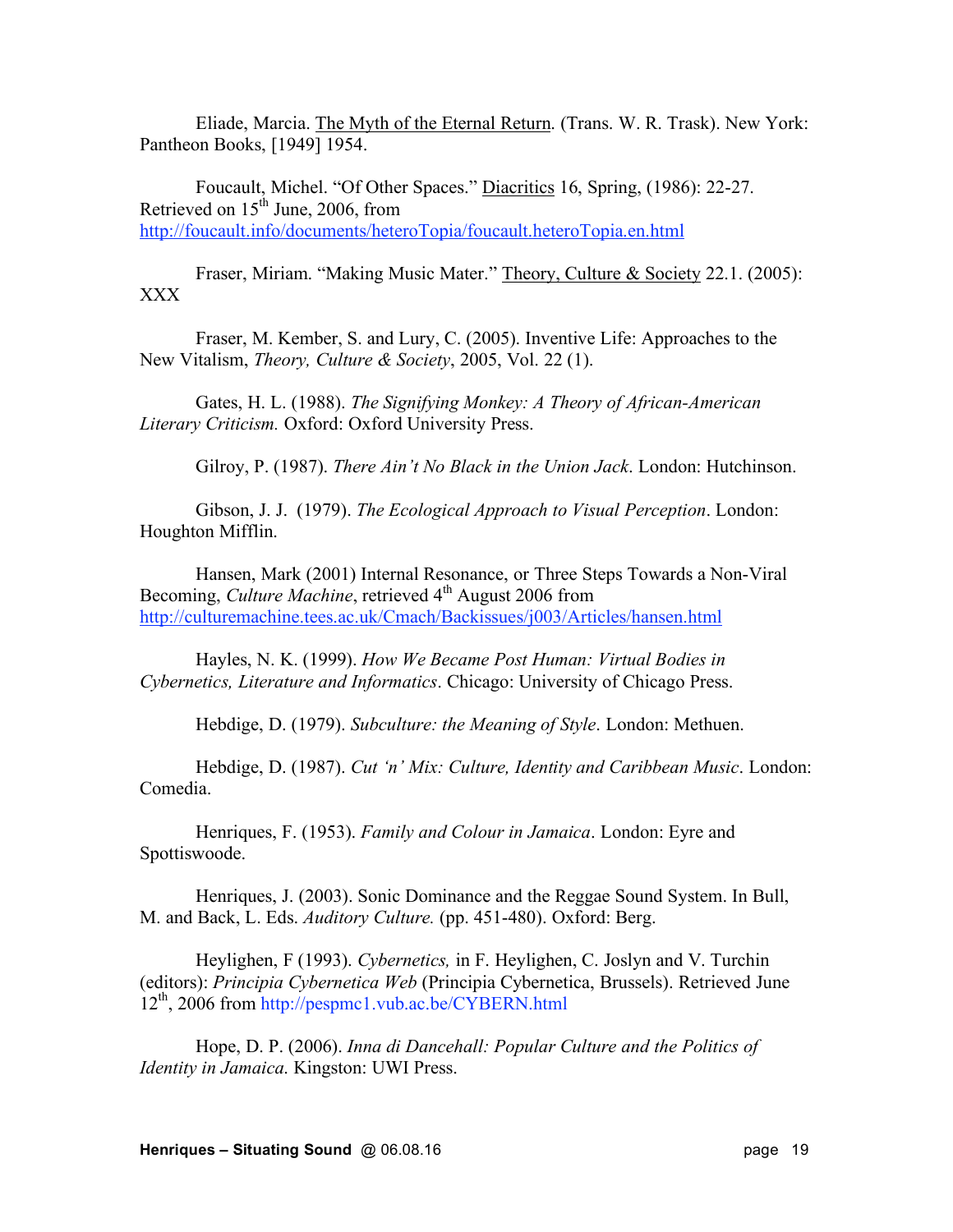Ivins, W.M. [1938] (1975). *On the Rationalization of Sight*. New York: Da Capo

Jakobson, R. [1956] (1971). Two Aspects of Language and Two Aspects of Aphasic Disturbances*, Fundamentals of Language*. The Hague: Mouton.

Johnson, M. (1987). *The Body in the Mind: The Bodily Basis of Meaning, Imagination, and Reason*. Chicago: University of Chicago Press.

Katz, D. (2000). *People Funny Boy: the Genius of Lee 'Scratch' Perry*. Edinburgh: Payback Press.

Katz, D. (2003). *Solid Foundation: An Oral History of Reggae*. London: Bloomsbury.

Knabb, K. (1981). (Ed. and Trans.). *Situationist International: Anthology*. Berkeley: Bureau of Public Secrets.

Lakoff, G. and Johnson, M. (1980). *Metaphors We Live By*. Chicago: University of Chicago Press.

Latour, B. (1986). Visualization and Cognition: Thinking with Eyes and Hands, Knowledge *and Society: Studies in the Sociology of Culture Past and Present*, Vol. 6, pp. 1-40.

Lefebvre, H. and Régulier, C. [1985] *Le Project Rhythmanalytique*, in *Communications*, 41. Also in Lefebvre, H. (1996) *Writing on Cities*. Oxford: Blackwell.

Levin, D. M. (1989). *The Listening Self: Personal Growth, Social Change and the Closure of Metaphysics*. London: Routledge.

Lewin, O. (2000). *Rock It Come Over: The Folk Music of Jamaica*. Kingston: University of the West Indies Press.

Mackenzie, A. (2002). *Transduction: bodies and machines at speed*. London: Continuum.

Marshall, W. and Manuel, P. (2006). The Riddim Method: Aesthetics, Practice and Ownership in Jamaican Dancehall, *Popular Music*, Vol. 25, 3.

Mazzio, C. (2005). The Senses Divided: Organs, Objects and Media in Early Modern England, *The Empire of the Senses: The Sensual Culture Reader*, Howes, David (ed.). Oxford: Berg

McLuhan, M. [1989] (2004). Visual and Acoustic Space *Audio Culture: Readings in Modern Music*. (eds.).Cox, C. and Warner, D. London: Continuum.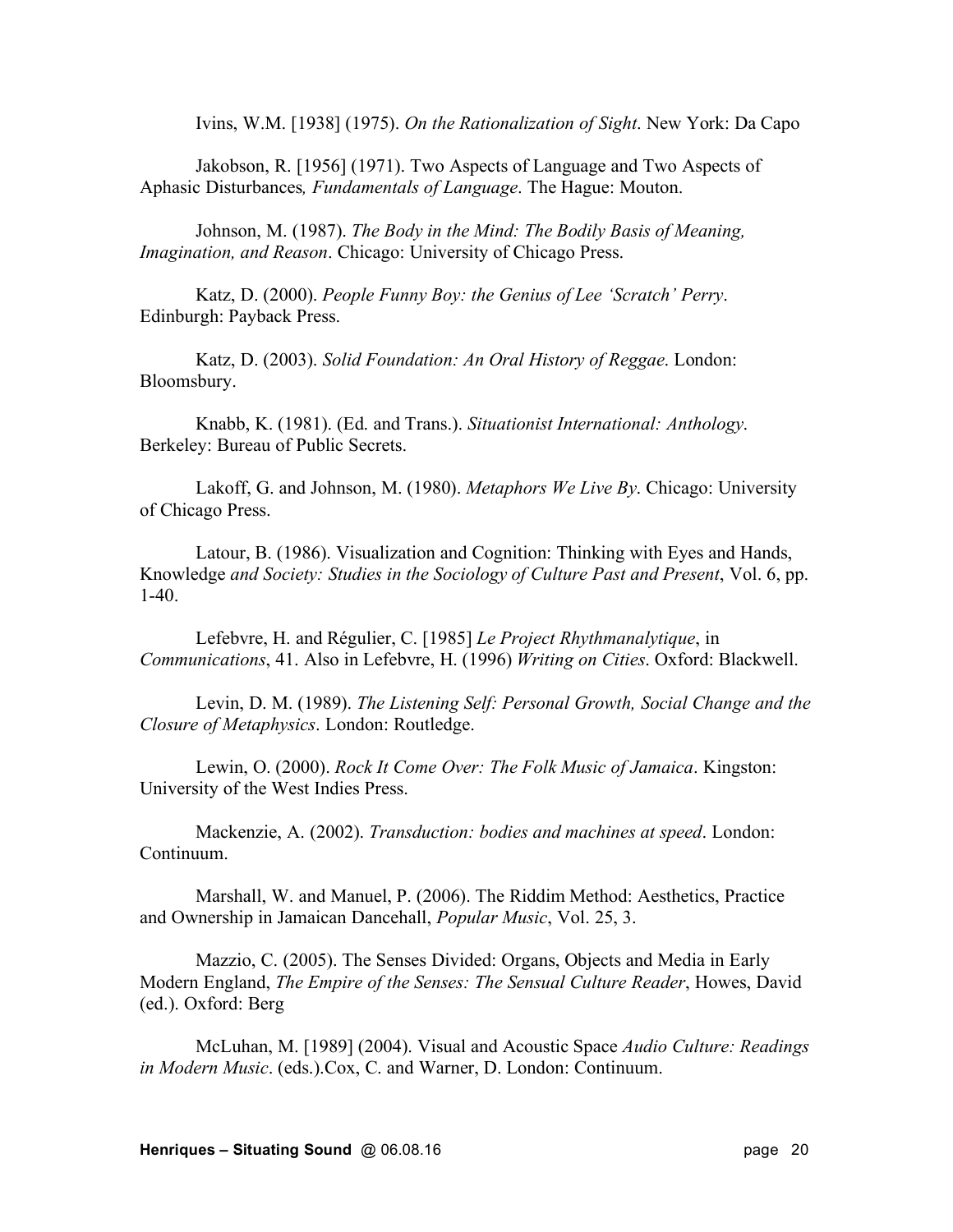Merleau-Ponty, M (1962) *The Phenomenology of Perception*. London: Routledge and Kegan Paul.

Onians, R. B. (1951) *The Origins of European Thought*. Cambridge: Cambridge University Press.

Romanyshyn, R. D. (1989). *Technology as Symptom and Dream*, London: Routledge.

Rouget, G. (1985). *Music and Trance: A Theory of Relations between Music and Possession*. Chicago: University of Chicago Press.

Roughgarden, J., May R. M. and Levin, S. A., (Eds.). (1989). *Perspectives in Ecological Theory*. Princeton: Princeton University Press.

Ryman, C. (1984) Kumina - Stability and Change, *The African Caribbean Institute of Jamaica Research Review*, 1, 81-128.

Simondon, G.(1992) *The Genesis of the Individual*, in Crary, Jonathan and Kwinter, Sanford, eds (1992) *Incorporations*, Zone 6, New York: Zone.

Spencer-Brown, G [1969] (1973). *Laws of Form*. New York: E.P. Dutton.

Stanley-Niaah, S. (2004a). Kingston's Dancehall: A Story of Space and Celebration, *Space and Culture*, Vol. 7, No. 1, 102-118.

Stanley-Niaah, S. (2004b). Making space: Kingston's Dancehall culture and its philosophy of 'boundarylessness' in *African Identities,* Volume 2, Number 2 / November 2004,117 - 132

Sterne, J. (2003). *The Audible Past: Cultural Origins of Sound Reproduction*. London: Duke University Press.

Stolzoff, N.C. (2000). *Wake the Town and Tell the People*. Durham: Duke University Press.

Tarnas, R.(1991). *The Passion of the Western Mind*. New York: Random House.

Turetzky, P. (1998). *Time*, London: Routledge.

Turetzky, P. (2002). Rhythm: Assemblage and Event, *Strategies*, Vol. 15, No, 1, 121-138.

Turner, V. (1974). *Dramas, Fields and Metaphors.* Ithaca: Cornell University Press.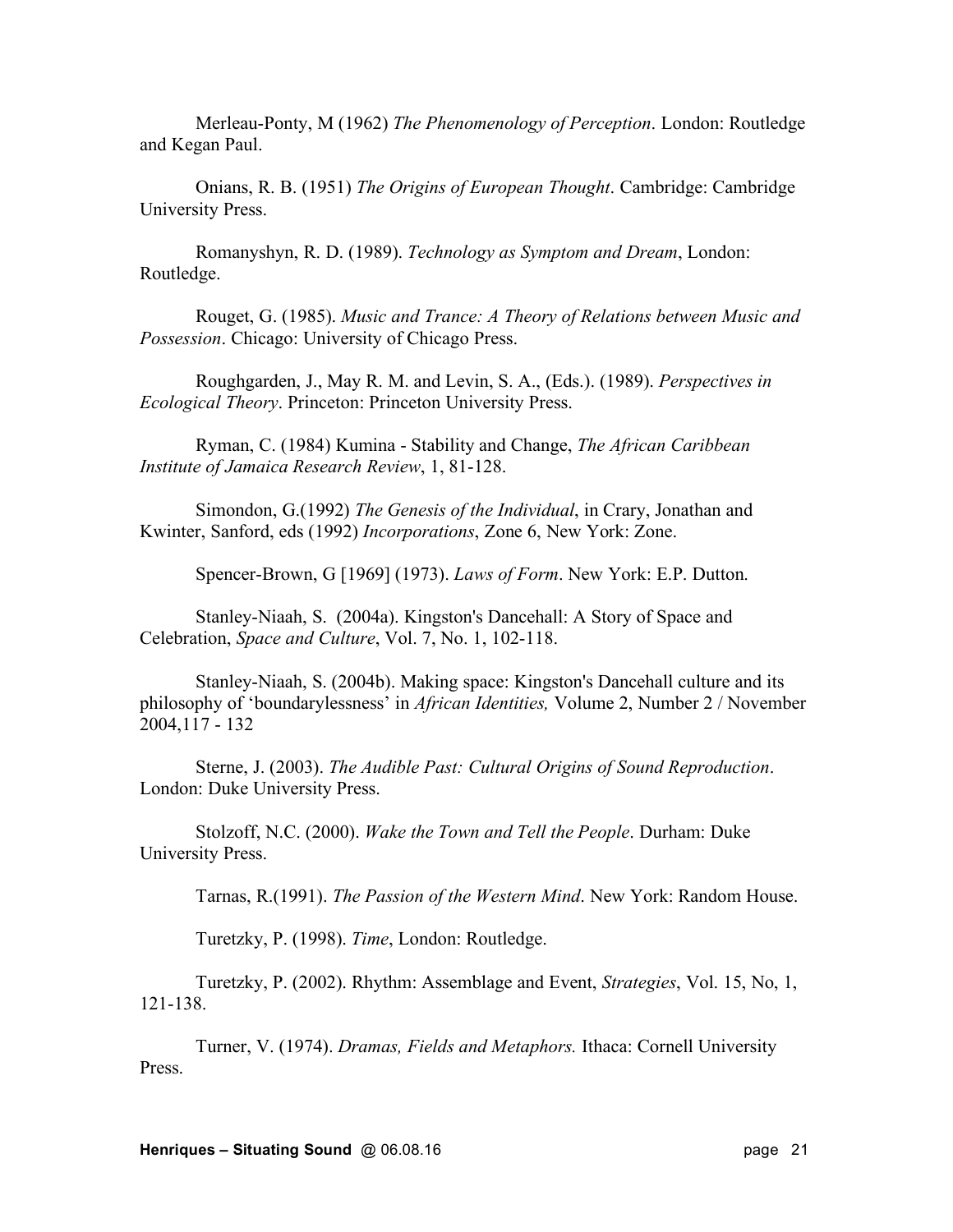Salewicz, C., Boot, A., Abrams, H. N. (2001). *Reggae Explosion: The Story of Jamaican Music*, London Virgin Publishing.

Snead, J. A. (1981). On Repetition in Black Culture, *Black American Literary Forum*, 15, 4, pp. 146-154.

Varela, F. J. (1999). *Ethical Know-How: Action, Wisdom, and Cognition*, Stanford: Stanford University Press.

White, E. C. (1987). *Kaironomia: on the will to invent*. Ithaca: Cornell University Press.

White, G. (1984). The Development of Jamaican Popular Music pt. 2, *The African Caribbean Institute of Jamaica Research Review*, 1, 47-80.

Wiener, N. (1948). *Cybernetics or Control and Communication in the Animal and the Machine*. Cambridge: MIT Press.

Wiener, N. (1950). *The Human Use of Human Beings*. New York: Anchor

Wilden, A. (1972). *System and Structure: Essays in Communication and Exchange*. London: Tavistock.

Williams, D.C. (1955). Acoustic Space, *Explorations*, Feb., pp. 15-20.

Weheliye, A. G. (2005). *Phonographies: Grooves in Sonic Afro-Modernity*. Durham: Duke University Press.

Zabel, G. (1990). Ernst Bloch and the Utopian Dimension in Music, *The Musical Times*, Vol. 131, No. 1764, Feb.

**Figure 1: Erecting the Merritone Sound System speaker stacks, Skateland, Kingston, July 2002** 

**----------------------------------------------------------------------------------------------------------------**

**Figure 2: Screen, dancers and camera (bottom right) at Chuchu Benz August Town Session, June 2004**

**Figure 3: Dancehall Queen Stacey at Chuchu Benz August Town Session, June 2004**

**Figure 4: Bashment poster naming MC, Artist, Sound System and Videoman**

**Figure 5: Stone Love Set under repair, Skateland, Kingston, July 2002** 

**(NB the order of Figs 4 and 5 has been reversed from their naming as Jpeg files)**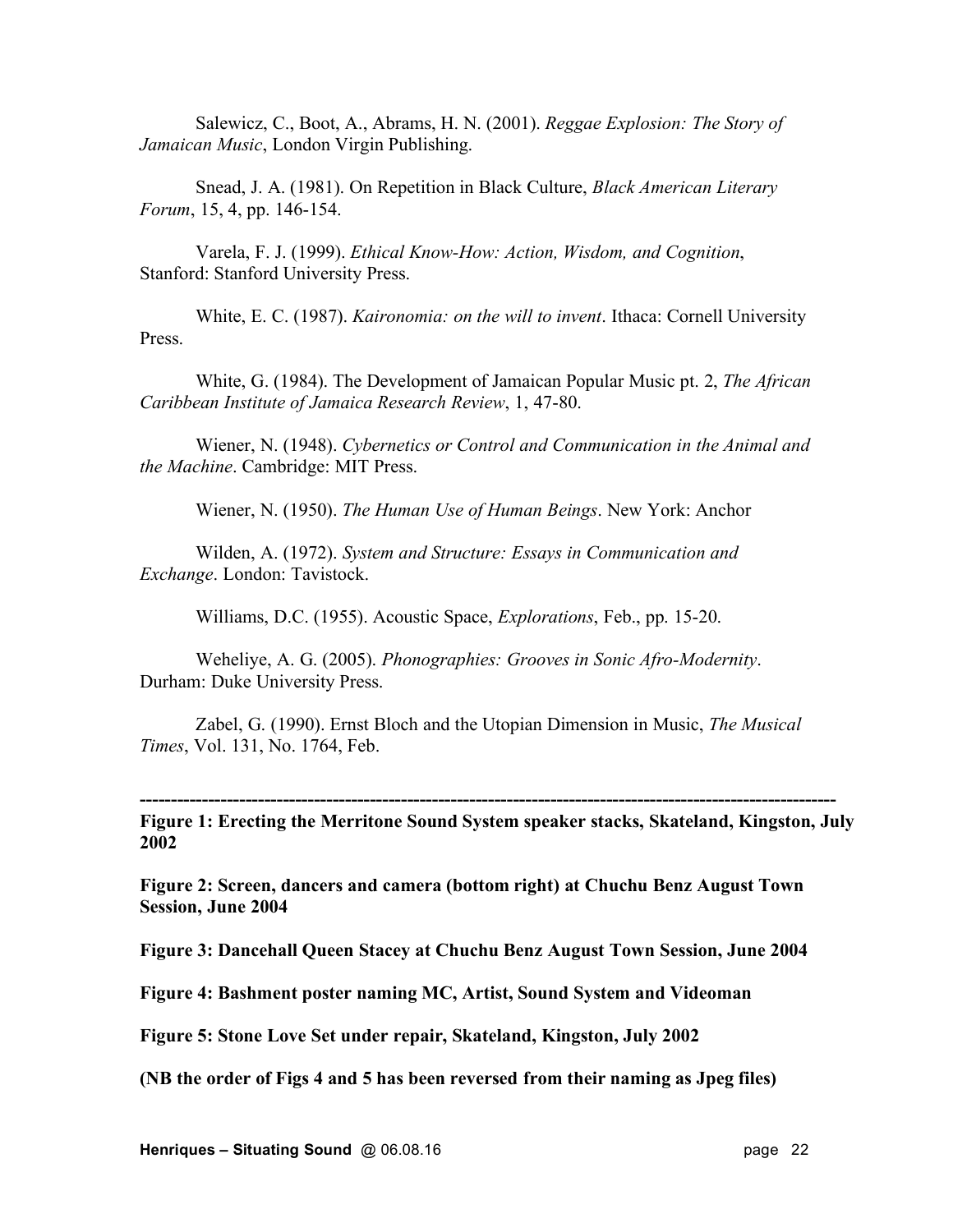|                   | <b>Communication Axis</b> |                |
|-------------------|---------------------------|----------------|
| <b>System</b>     | <b>METAPHOR</b>           | <b>METONYM</b> |
| <b>SET</b>        | control                   | power          |
| electromechanical | transducer                | amplifier      |
| <b>ENGINEER</b>   | monitoring                | manipulating   |
| sensorimotor      | ear                       | hand           |
| <b>SESSION</b>    | cutting                   | mixing         |
| sociocultural     | intensities               | "groove"       |
| Language          | paradigmatic              | syntagmatic    |

# **Figure 6: Axes of Communication for Set, Engineer and Session**

1 Earlier versions of this essay were presented at the ASCA Conference Sonic Interventions, Amsterdam, 29-31 April, 2005.

2 This paper is part of a larger research project on the music, culture and technology of the Reggae Sound System in downtown Kingston, Jamaica. The research material on which it is based comes from my observation of Sessions and in depth interviews with Owners, Engineers, Selectors, MCs and Crowd (audience) and Followers (dedicated fans) mainly of the Stone Love Sound System, as well as observation an filming the Dancehall scene up to 2004. 3 Stone Love is the particular Sound System that I have researched most closely. See http://www.imexpages.com/stonelove/company\_profile.htm retrieved 5th July 2005. See also Cooper (1993, 2004) Katz (2000), Chude-Sokei (1997), Bradley (2000), Stolzoff (2002), Salewicz and Boot (2001) Bakare-Yusuf (2001), Stanley-Niaah (2004a, 2004b) and Hope (2006). For the British Sound System culture see the somewhat less recent Gilroy (1987: Ch 5) and Hebdige (1979, 1987).

4 Those friends and colleagues I would particularly like to thank for their helpful comments, encouragement and inspiration include Couze Venn, Steve Goodman, Jeremy Weate, Bakare-Yusuf, Bibi and David Morley. Also I would like to thank my interviewees for sharing their knowledge and insight, particularly the late Ms Louise Fraser Bennett, Winston "Weepow' Powell, Horace McNeal, DJ Squeeze, Denton Henry and Hedley Jones.

5 As researched by Cheryl Ryman (1984), Olive Lewin (2000) Garth White (1984) and Fernando Henriques (1953).

6 The aspect of situating resonates with Guy Dubord's and others inspiration for the 1960's French "Situationists" political movement, and with the latter "happenings," as unique live, one-off events (see Knabb, 1981).

7 The idea of thisness is attributed to the Medieval philosopher John Duns Scotus who contrasted the *haecceity* of a particular qualities of an object with their *quidtitity,* or "whatness." 8 The term assembly resonates with the character of the Dancehall Crowd, as Mazzio notes in the entirely different context, of the Renaissance experience of theatre. "A word used as often as 'spectator' and 'audience' to describe playgoers in the Renaissance was the 'assembly.' A word worth reintegrating in the sensory dimensions of theatrical experience, because it implied not only a coming together of persons, but a physical touching of bodies in space" (Mazzio 2005: 87).

9 My interview with Louise Fraser Bennett, Press Secretary for the Sound System Association of Jamaica, on 26th July 2002, Kingston.

l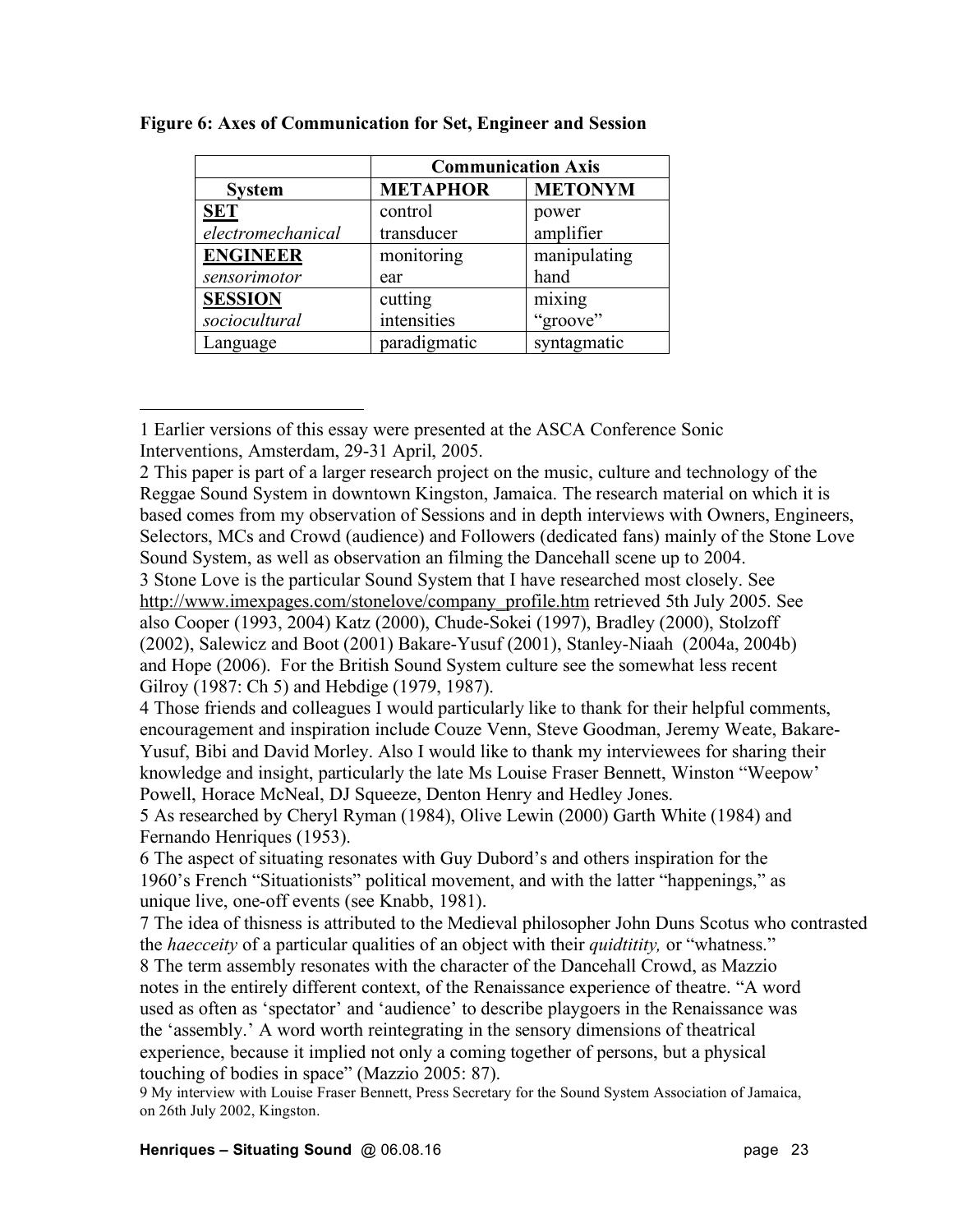10 See BBC reports and others at http://www.freemuse.org/sw7765.asp, accessed 12 January 2006.

11 See Gary Younge's article, *Troubled Island,* The Guardian 27th April 2006, retrieved 14th June 2006 from http://www.guardian.co.uk/Columnists/Column/0,,1762156,00.html

12 This was at one of the longest established and most mixed, in terms of age, Sessions 'kept' at Rae Town in downtown Kingston on Sunday nights.

13 http://www.bashmentvibes.com/pro\_junko.htm, accessed 25th February 2006

14 For a report of the event, see http://www.claat.com/article/articleview/1032/1/25/ retrieved 12th Feb 2006. 15 Romanyshyn (1989) distinguishes between the Medieval city as an example of higgledy-piggledy auditory spatial layout, as distinct from the wide open perspectives of Parisian boulevards as an example of

visual space. 16 This idea of the rationalisation of vision was first explored by Ivins [1938] and more recently Latour (1986).

17 For a useful critique of McLuhan in this respect see Classen (2005). Further Sterne (2002; 15-19) provides a pointed analysis of the shortcomings of what he terms the 'audio-visual litany' which, although targeting McLuhan's contemporary Walter Ong, is equally applicable to McLuhan's position.

18 For a seminal discussion of Hegel and the Western philosophical tradition's abhorrence of the idea of repetition see Snead (1981).

19 The Sound System Crew has highly specialised, principally Selector, who selects the records, DJ or MC who talks on the mic, and the FX responsible for sound effects (see Campbell, 1997).

20 This suggestion clearly requires much more detailed and substantial investigation than the space here allows, and indeed is part of my ongoing research.

21 Deleuze (1997, p 159, note 12) refers to Eliade in his discussion of his concept of Repetition in Itself*.*

22 Ernst Bloch would describe this as a utopia (see Zabel, 1990) and Foucault (1986) a *heterotopia*. 23 In a Structuralist theoretical framework this would be considered as 'diasporic' and 'syncretic'

respectively.

 $\overline{a}$ 

24 Rhythm as both as a patterning of flows, and as a particular feature of Dancehall music, are central to my research concerns.

25 This could theorised in terms of *metastabilities,* that is the persistence of non-equilibrium over time (for Simondon's use of this see Hansen, 2001), or with the concept of the *climax* of an ecologically stable and mature communities, such as desserts or Tropical rain forests (see Clements, 1916, Roughgarden, 1989).

26 This distinction also parallels mine between *ethereal* and *material* aspects of sound (Henriques 2003). 27 It should be noted also that Bateson's discussion of this point is in the context of a discussion of how even control processes require what he terms 'collateral' energy.

28 The process of transduction as a relationship between different milieux has been important for Simondon, see Simondon (1992) and MacKenzie (2002).

29 Women play a crucial role on the Dancehall scene in numerous important respects, but none, as far as I have found, have become Sound System Engineers. I therefore refer to Engineers with the male pronoun. 30 During this research I tended to make the assumption that there was a homology between the Sound Engineers' understanding or *know-how* of their own practices and my own theoretically informed conception *know-what* about their practice (for a discussion of this distinction see Varela, 1999). Of course this need not be the case, but it is important that the status or veracity of what they say is questioned. The Sound Engineers might have all kinds of motives for thinking or talking about what they do the way they do.

31 My interview with Mr Denton Henry, Kingston, 24th June 2004.

32 Currently the graphic equalisers and variable crossovers with their own visual displays offer the Engineer an even finer degree of control. Also, as DJ Squeeze with his Skyy (sic) Sound System showed me on his mobile Sound System truck, Thunder, different mixes can be digitally stored ready for use at different venues.

33 My interview with Mr Denton Henry, Kingston, 24th June 2004.

34 A cybernetic system may be homeostatic, maintaining a system's stability across varying conditions, as with the thermostat maintaining a consistent room temperature, or a steam engine governor maintaining a constant speed across variations of load (see Bateson, 1979, pp. 103-109). This discipline was defined by Norbert Wiener as "the science of control and communication, in the animal and the machine" (Ashby 1956: 1, Wiener 1948, see also Heylighen 1993) and developed with respect to social theory by Gregory Bateson (1972 and 1979).